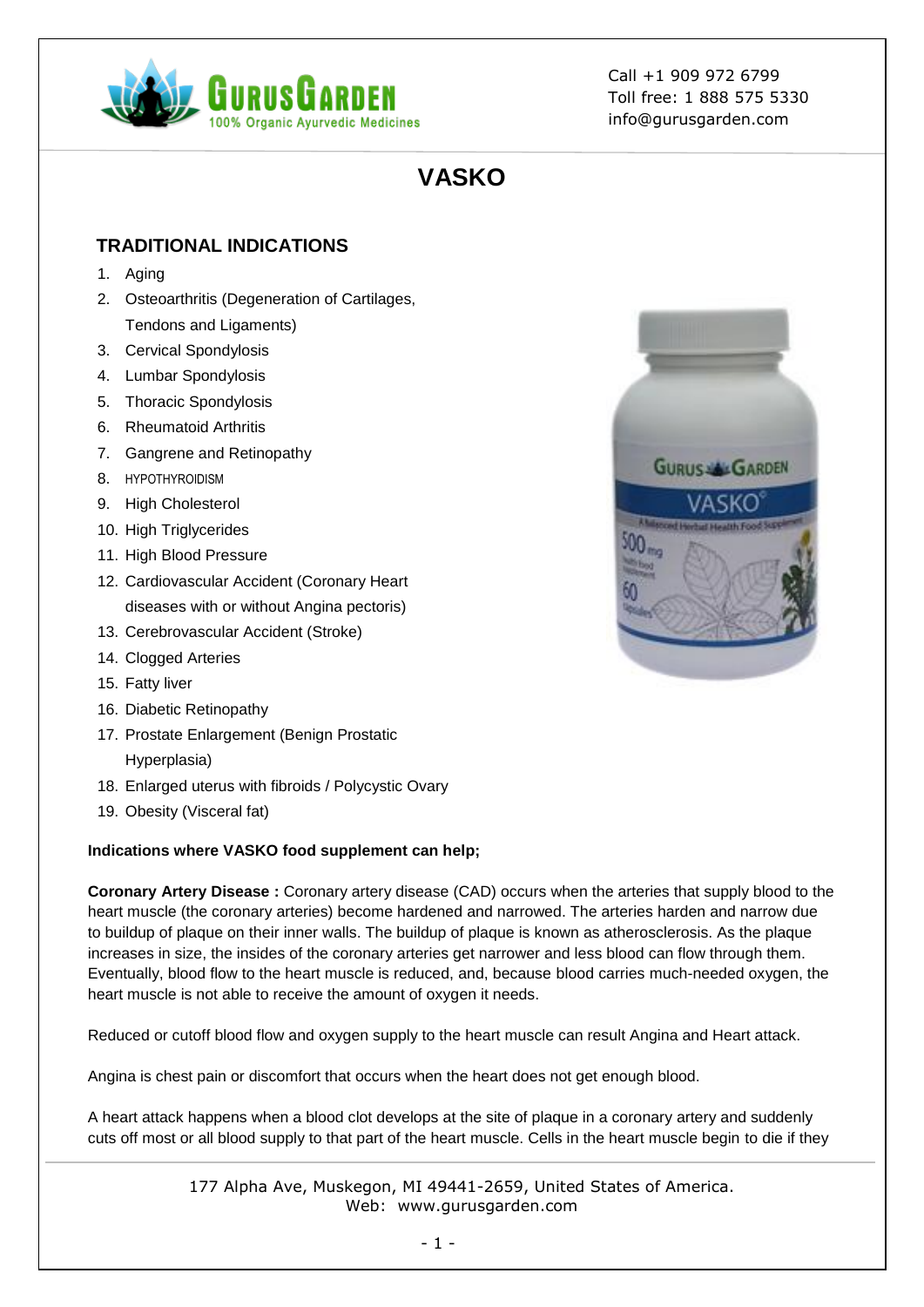

do not receive enough oxygen-rich blood. This can cause permanent damage to the heart muscle.



**Osteoarthritis & Spondylosis** (spinal osteoarthritis) **of spines**

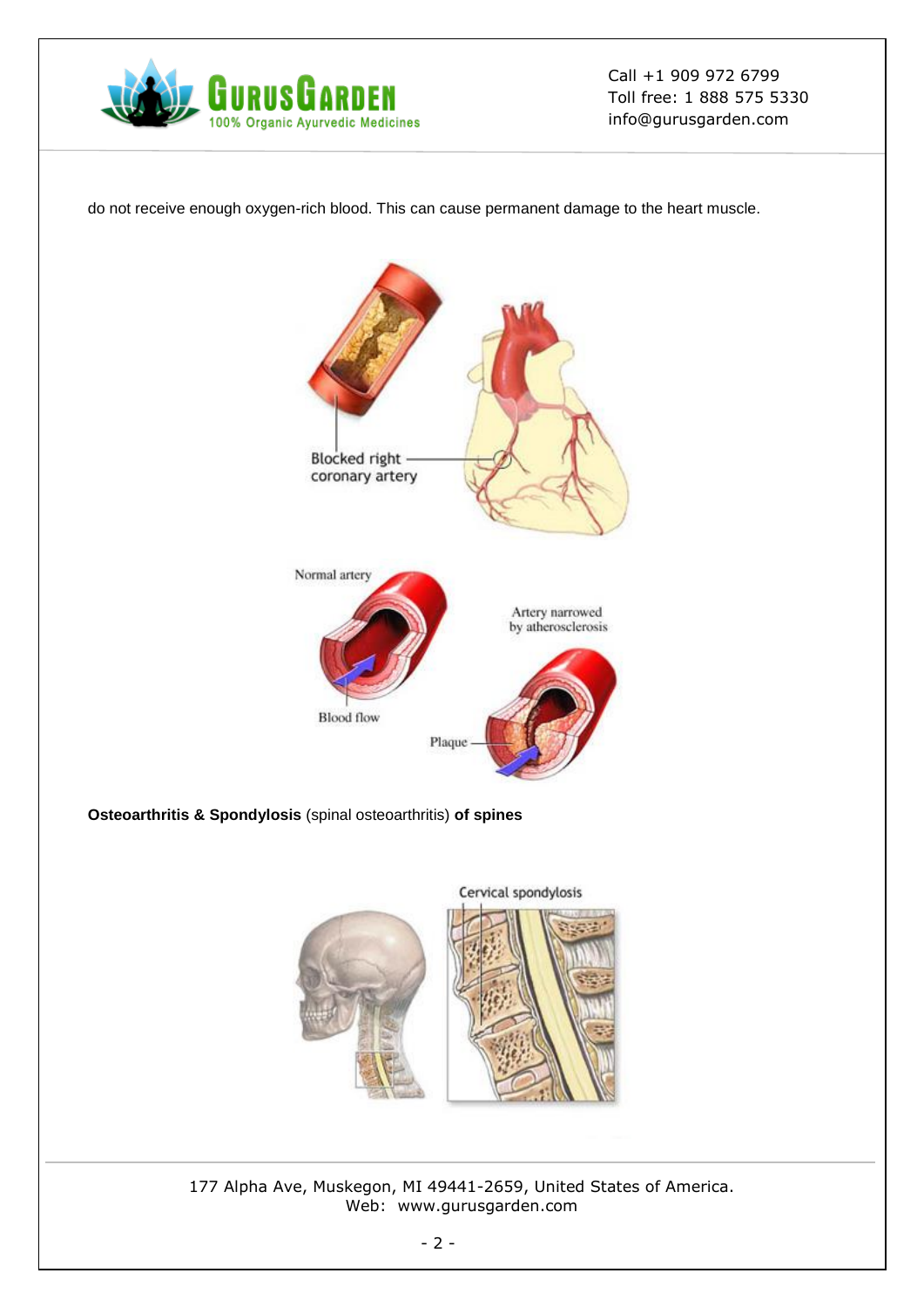

**Knee and Hip Joint** - Avoids joint replacement; **VASKO** helps re-grow the Knee and Hip joints cartilages to its normal size within 6 to 9 months.



**Gangrene** (Buerger's disease, thromboangiitis obliterans: **TAO**) **in Limbs** - Amputation of Limbs can be avoided. (tobacco abuse, diabetic and high blood fat related)



**Retinopathy - VASKO** helps to reverse Retinopathy : Laser Therapy and Blindness can be avoided. ( Diabetic, Hypertensive and high cholesterol related)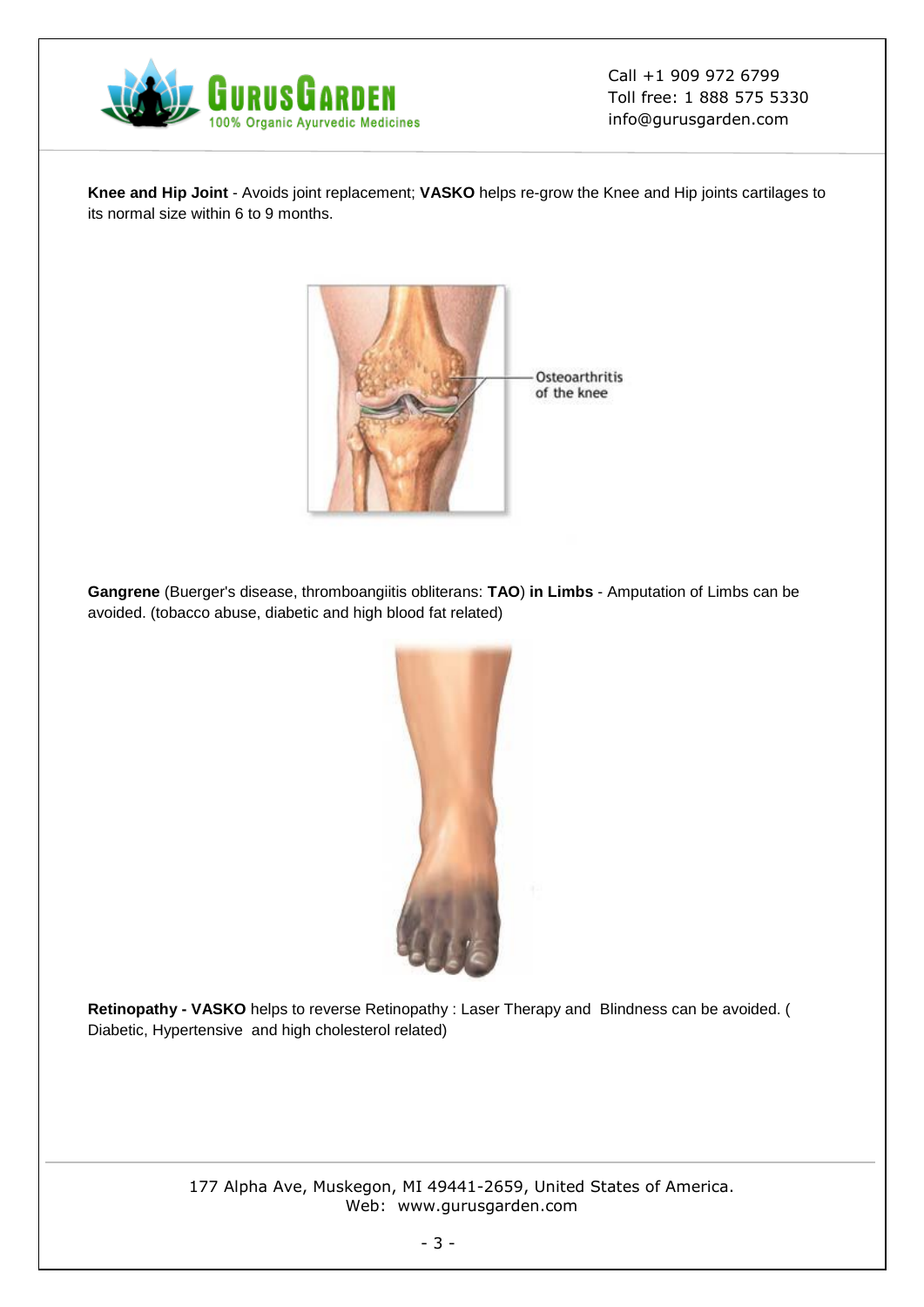



**Varicose veins, Phlebosclerosis, phlebothrombosis, and thrombophlebitis** 6 - 9 months continuous use of **VASKO, VEINISH, POMEGRANATE EXTRACT and GRAPE SEED EXTRACT** helps to revise it.



**Thrombotic Stroke in brain vessels** (Cerebral Vascular Accident) Eg:- Hemiplegia, Monoplegia etc. (prevents further attack by vessel cleaning)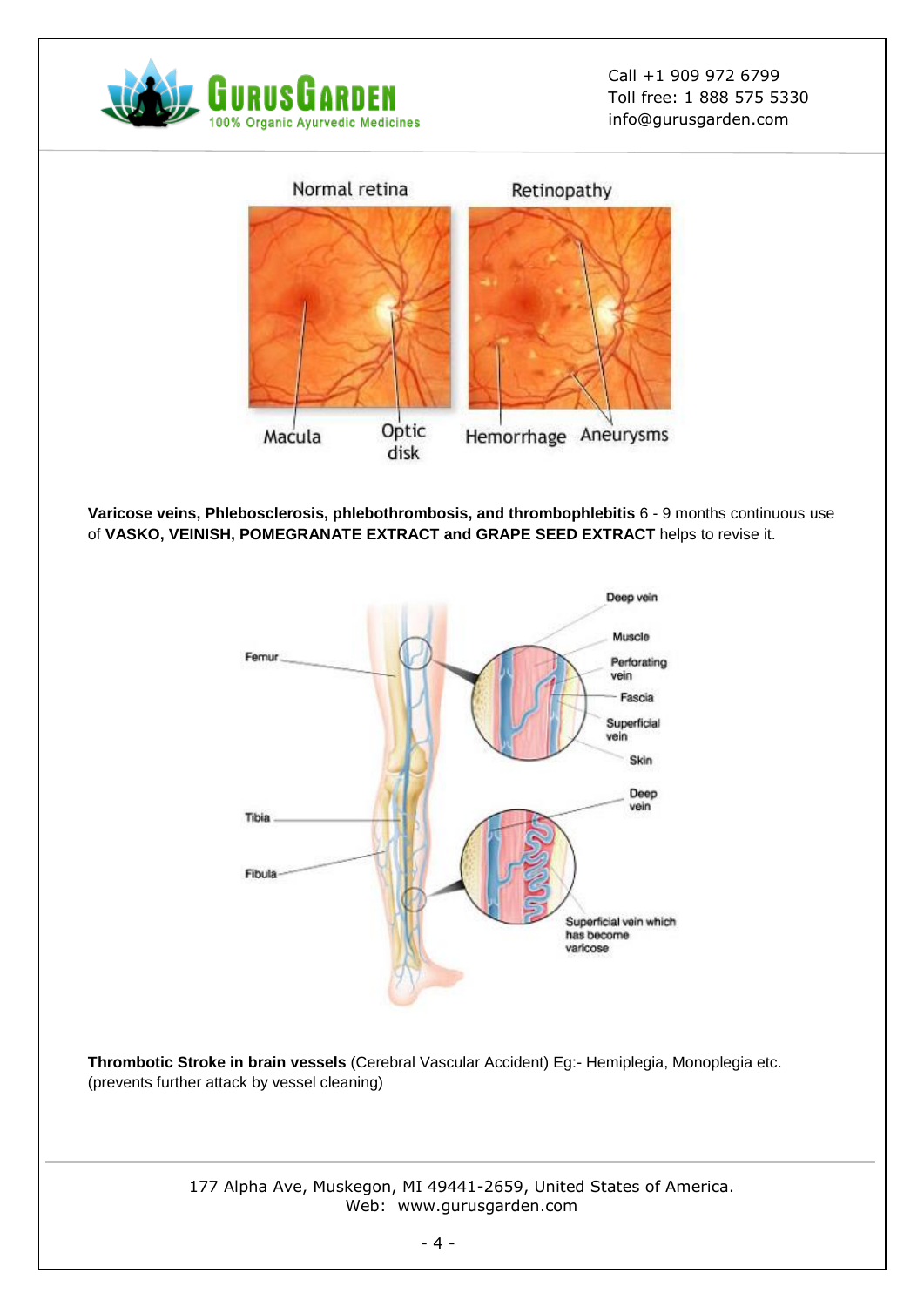



**To reduce cholesterol & triglycerides** (blood fats) to normal levels. It increases good cholesterol (HDL) and reduces bad cholesterol. This protects blood vessels.



**Rheumatoid Arthritis** - This in an immune mediated inflammatory polyarthritis. The rheumatoid activity can be reduced with this immuno-modulating herbal therapy. ( **VASKO** should be taken with **NURAX** herbal capsules for best results)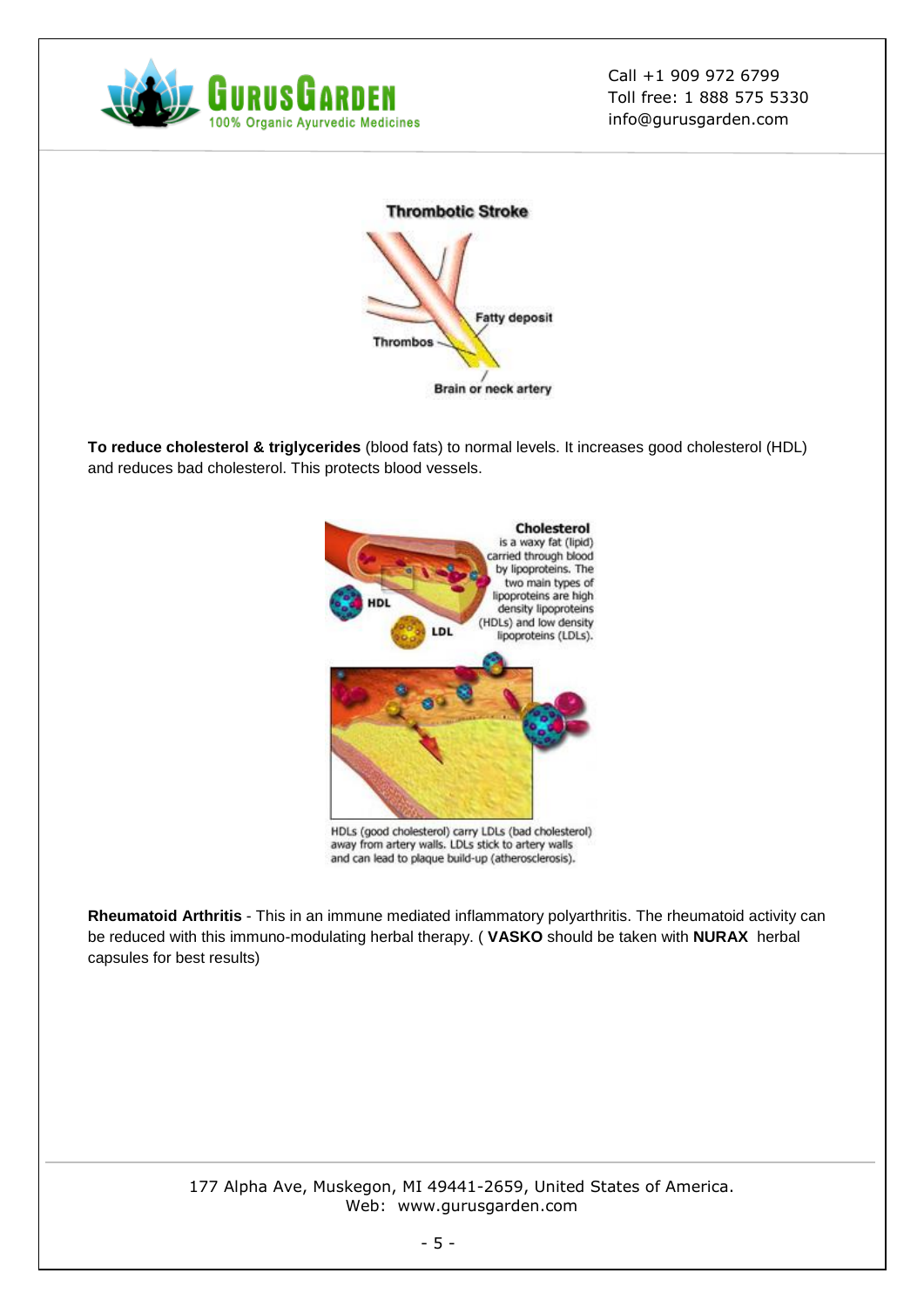



#### **Fatty Liver**

Fatty liver is the accumulation of fat in the cells of the liver. It is often caused by an excessive alcohol intake, but, increasingly, it is being found in people who do not drink to excess but who are obese or have diabetes.

Fatty liver is called steatosis, and fatty liver with liver inflammation is called or steatohepatitis. Steatosis and steatohepatitis can be caused by alcohol and other drugs and can also sometimes occur in patients with diabetes mellitus.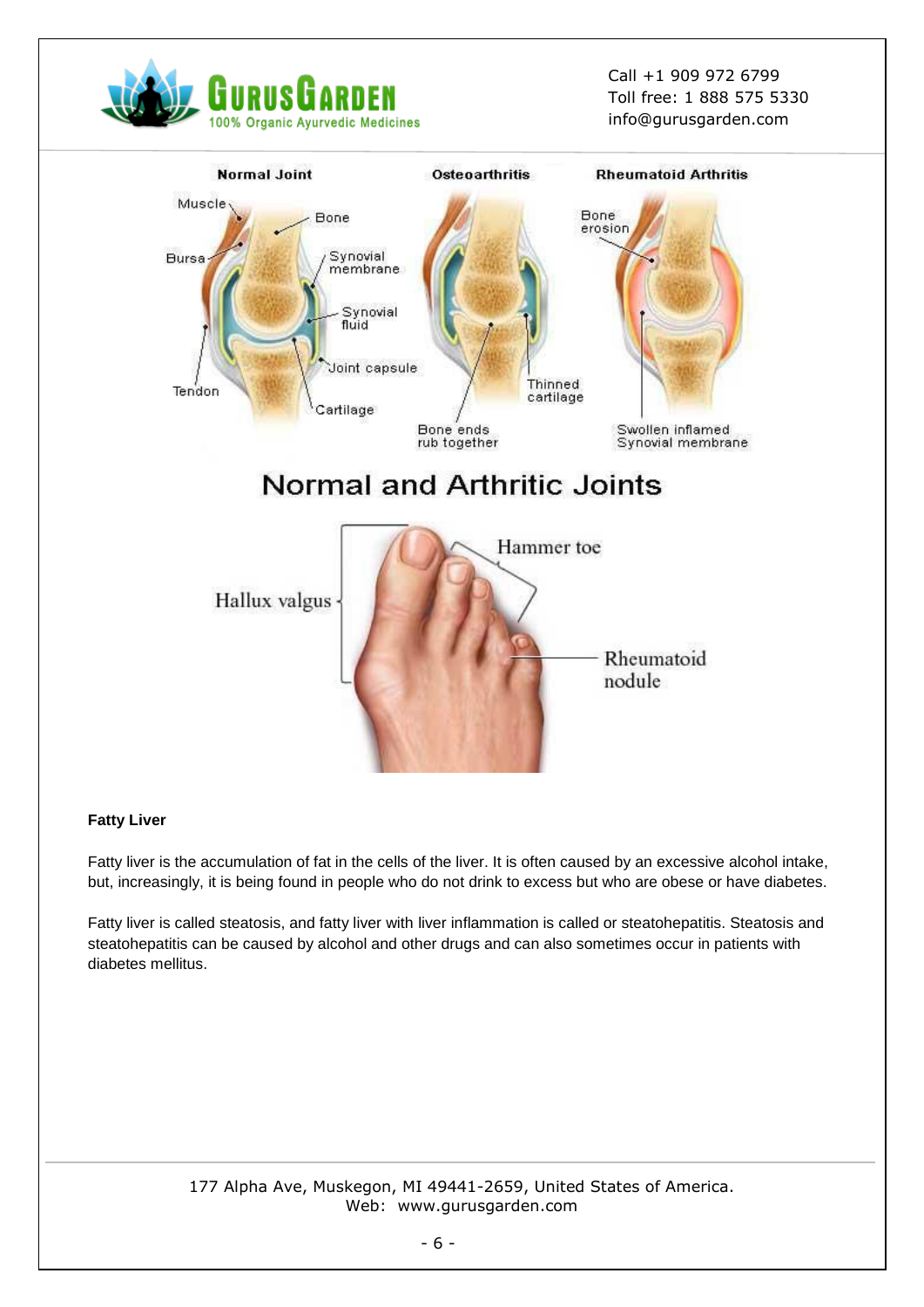



## **Benign Prostatic Hypertrophy**

BHP is a non-cancerous enlargement of the prostate that restricts the flow of urine from the bladder. As the prostate enlarges, it squeezes the urethra, interfering with the passage of urine from the bladder resulting in frustrating and humiliating symptoms.



#### **Enlarged uterus with fibroids**

The uterus is one of the first organs to manifest symptoms when a woman's hormones are out of balance. Two of the most common uterine symptoms of premenopause syndrome are an enlarged uterus, and uterine fibroids. Women with PMS often experience painful periods (dysmenorrhea) which are most often caused when the endometrial lining of the uterus extends into the muscular wall of the uterus (adenomyosis). When shedding of the endometrium occurs (menstruation), the blood is released into the muscular lining, causing severe pain.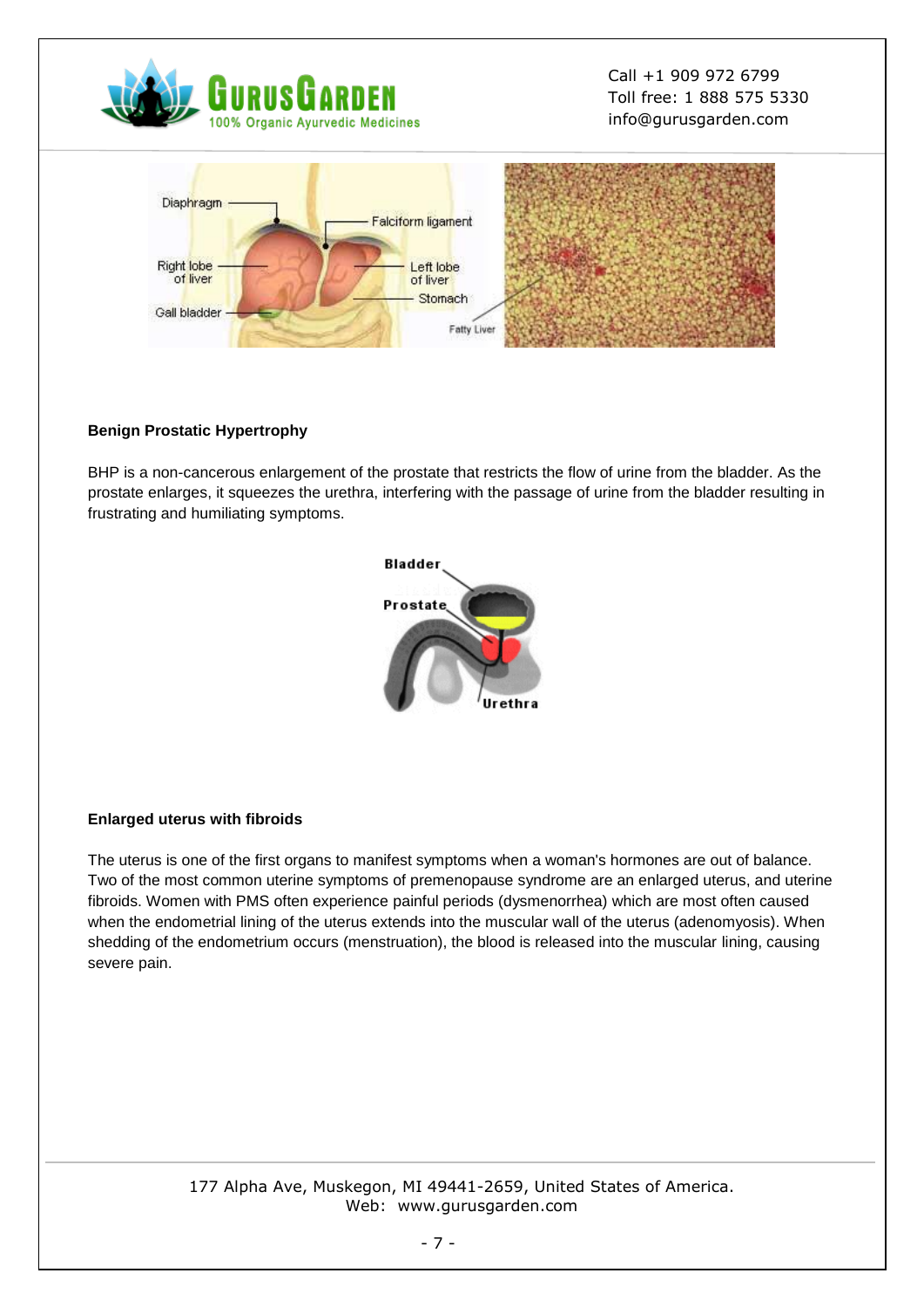



# **OBESITY**

Being obese and being overweight are not exactly the same thing. An obese person has a large amount of extra body fat, not just a few extra pounds. People who are obese are very overweight and at risk for serious health problems.

**VASKO** can help shed fat naturally and effectively without side effects, keep you trim and slim

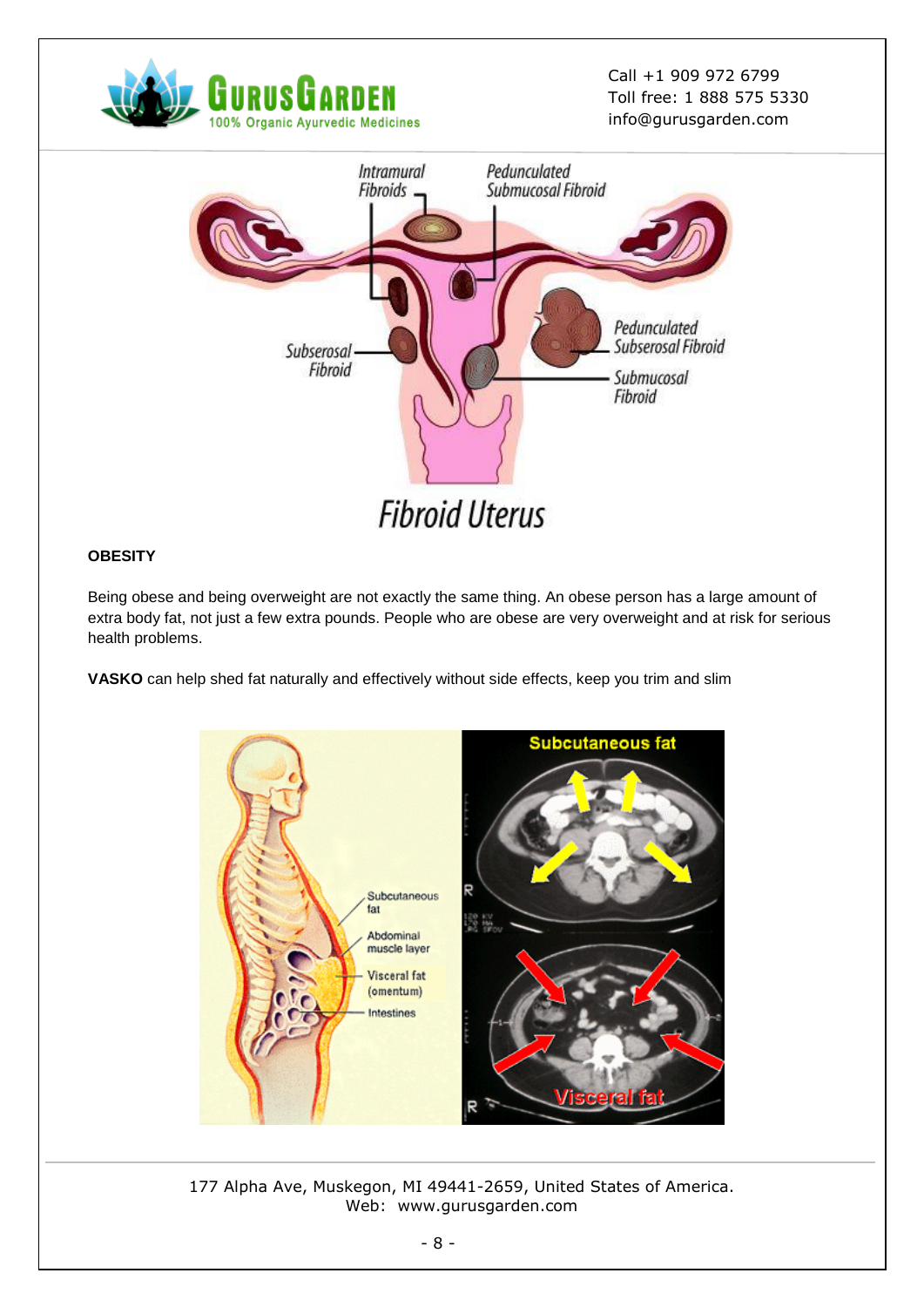

**Preventive Measure** - As an effective preventive measure against strokes, heart attacks, joint damages, high blood fat & gangrene of lower limbs.

# **ABOUT VASKO**

**VASKO** is an Ayurvedic preparation that has been used for more than 250 years. **VASKO** has been used for generations and by thousands of people. This is a formula derived and time tested by the Chavarcode Ayurvedic physicians.

**VASKO** is a natural Herbal food supplement that helps the vascular system cleansing and reversing Arthritis. It helps unclogs arteries, veins and helps to reverse Varicose Veins, Angina, Gangrene and Retinopathy. **VASKO** also helps arresting degenerative changes of the joints and regenerate the worn out joint components including cartilages.

**VASKO** is all natural herbs free from synthetic chemicals or preservatives. Also **VASKO** is free from animal products.

**VASKO** is a holistic system that works on so many disease-process levels of multiple systems and it helps solve many problems at once.



# VASKO CAN HELP YOU TO

#### **Arthritis**

Arthritis isn't just one disease; it's a complex disorder that comprises more than 100 distinct conditions and can affect people at any stage of life. Two of the most common forms are Osteoarthritis and Rheumatoid Arthritis. These 2 forms have very different causes, risk factors, and effects on the body, yet they often share a common symptom persistent joint pain. The joint pain of arthritis can appear as hip pain, knee pain, hand pain, or wrist pain, as well as joint pain in other areas of the body. If you have joint pain, stiffness and /or swelling for more than 2 weeks, you may have arthritis.

Osteoarthritis (OA) is the most common form of arthritis. OA begins with the breakdown of joint cartilage, resulting in pain and stiffness. OA commonly affects the joints of the fingers, knees, hips, and spine. Other joints affected less frequently include the wrists, elbows, shoulders, and ankles. When OA is found in a lessfrequently affected joint, there is usually a history of injury or unusual stress to that joint.

Rheumatoid arthritis (RA) can affect many different joints and, in some people, other parts of the body as well, including the blood, the lungs, and the heart. RA is an autoimmune disease. This means the body's natural immune system does not operate as it should; it attacks healthy joint tissue, initiating a process of inflammation and joint damage.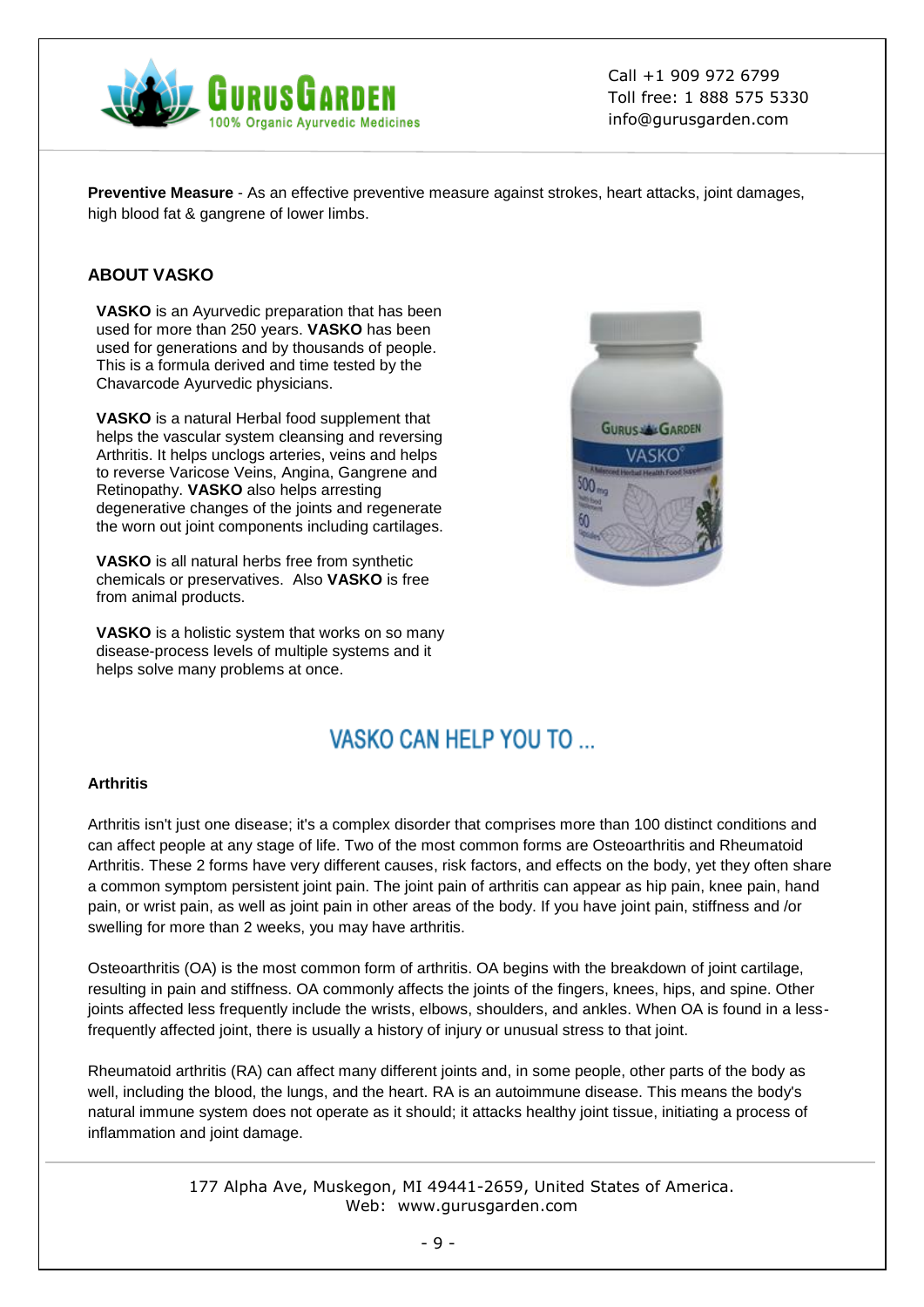

## **Cartilage**

Cartilage is a type of dense connective tissue. Cartilage is composed of cells called chondrocytes which are dispersed in a firm gel-like ground substance, called the matrix. Cartilage is avascular (contains no blood vessels) and nutrients are diffused through the matrix. Cartilage is found in the joints, the rib cage, ear, nose, in the throat and intervertebral disks. There are three main types of cartilage: hyaline, elastic and fibrocartilage.

Articular cartilage is a tough, elastic tissue that covers the ends of bones in joints and enables the bones to move smoothly over one another. However, when articular cartilage is damaged through injury or a lifetime of use, it does not heal as rapidly or effectively as other tissues in the body. Instead, the damage tends to spread, allowing the bones to rub directly against each other and resulting in pain and reduced mobility.

**VASKO** helps to regenerate the cartilage naturally by increasing its perfusion at its periphery. The abundant natural micro nutrients from its individual herbs (anti oxidants) arrest the degeneration and induce regeneration. The hormonal harmony it brings also contributes for the regeneration. The cartilage cells restart multiplication and growth. This regains the joint space normal and hence osteoarthritis is reversed.

There are many new techniques that patient's own cells and tissues to restore cartilage to weight bearing sections of bone like Osteochondral grafting, Autologous chondrocyte implantation, or ACI and Mesenchymal stem cell (MSC) regeneration. But it is very expensive and as per studies it is not proven very effective for a long period of time.

**VASKO** will help regenerate your own cartilage in a very short period of time. You will feel the changes with in 30 days to 3 months time.

#### **Vascular System**

The vascular system is made up of the vessels that carry our blood. Arteries carry oxygen-rich blood away from the heart. Veins carry carbon dioxide rich blood back to your heart. When the blood starts its vascular system trip at the right side of the heart, it is the pulmonary artery that carries the carbon dioxide rich blood to the lungs where it exchanges carbon dioxide for oxygen. Then the pulmonary veins carry oxygen-rich blood back to the left side of the heart and are pumped out to the whole body.

As we age, our arteries tend to thicken, get stiffer and narrow. That is called arteriosclerosis. A form of arteriosclerosis is atherosclerosis. Atherosclerosis is the build up of plaque and cholesterol in large and medium sized arteries. A narrowing of the arteries from a build up of plaque can lead to coronary heart disease and can cause a heart attack. The same situation in the arteries leading to the brain can cause strokes. Narrowing of the arteries in other places, such as the legs, can cause what is called Peripheral Arterial disease (PAD). When the smaller arteries are affected it is called arteriolosclerosis. The kidneys, spleen and the pancreas can be damaged. High blood pressure is often a cause of arteriolosclerosis.

The veins can develop problems too. Clots in the veins can result in deep vein thrombosis (DVT), phlebitis, and other problems. If those clots break free, they become emboli. When this situation happens to the lungs, it's called a pulmonary embolism. In addition, as part of the system of moving the blood back to the heart, the veins have small one way valves. If those valves weaken, the blood can back up, pool and cause the veins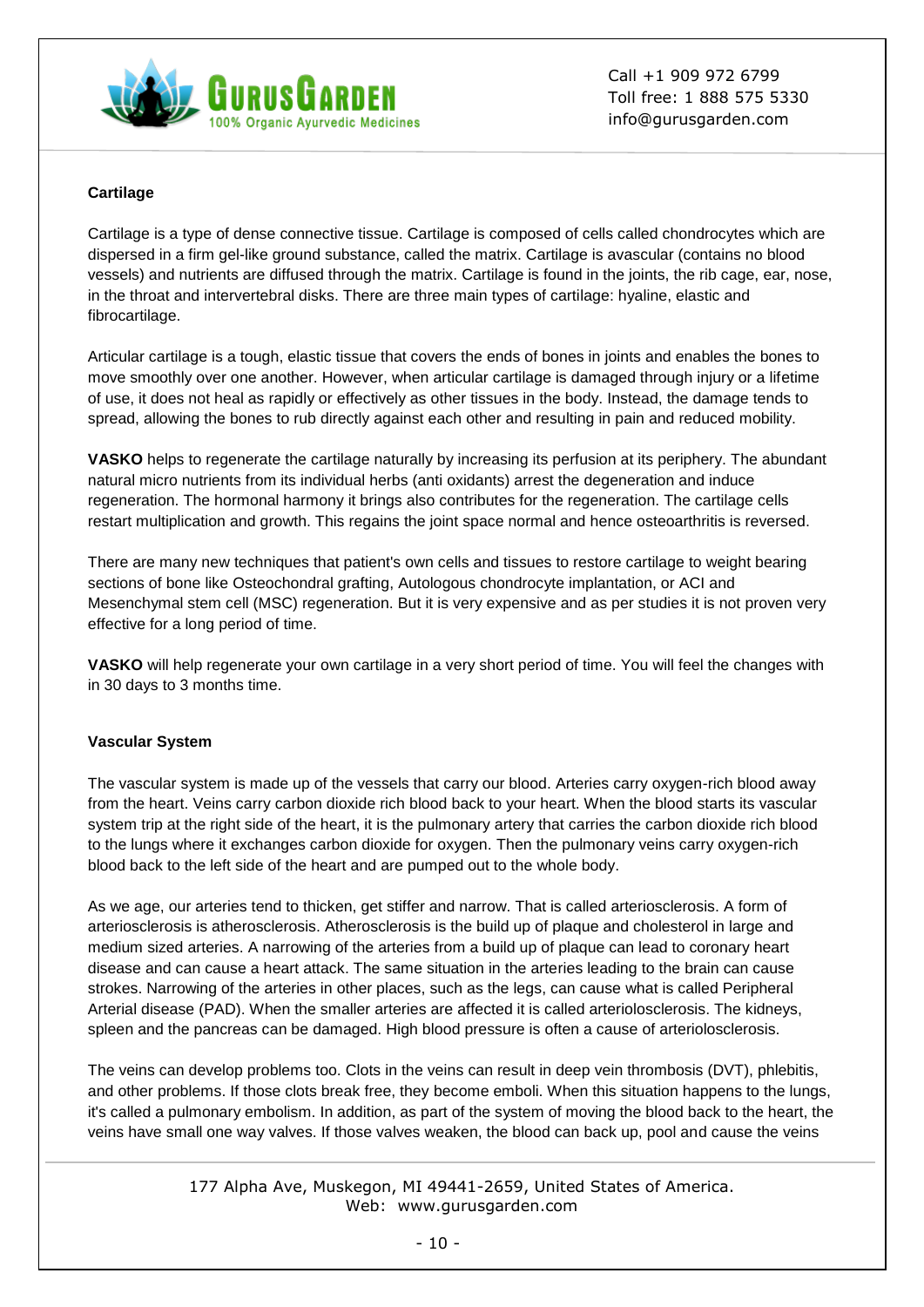

to swell. The result is varicose veins.

#### **Gangrene**

Gangrene is necrosis and subsequent death of body tissues caused by lack of blood flow. The common causes are tobacco, uncontrolled diabetic mellitus and hyperlipidemia.

**VASKO** helps to reverses atherosclerosis optimum to re-establish blood perfusion in peripheral occlusive vascular disease. Collateral vessels are dilated and neo vascularisation also occurs to improve tissue perfusion. This can reverse the tissue changes (ischemia) and hence necrosis, infections if any and finally gangrene also.

## **Prostate Enlargement (Benign Prostatic Hyperplasia - BPH)**

As a man matures, the prostate goes through two main periods of growth. The first occurs early in puberty, when the prostate doubles in size. At around age 25, the gland begins to grow again. This second growth phase often results, years later, in BPH. As the prostate enlarges, the layer of tissue surrounding it stops it from expanding, causing the gland to press against the urethra like a clamp on a garden hose. The bladder wall becomes thicker and irritable. The bladder begins to contract even when it contains small amounts of urine, causing more frequent urination. Eventually, the bladder weakens and loses the ability to empty itself. Urine remains in the bladder. The narrowing of the urethra and partial emptying of the bladder cause many of the problems associated with BPH.

**VASKO** helps the prostate to regain its origin size through two mechanisms. The hormonal axis get regenerated and as the male hormone (testosterone) brings back to adequate level the dependant prostate regains its normal size and shape. Secondly any fibrous tissue associated with its enlargement goes to fibrolysis with the effect of **VASKO**.

# **Enlarged Uterus with Fibroid**

The uterus is designed to expand to accommodate a growing baby. When fibroids develop, the uterus enlarges in response to fibroid growth. Some women notice a distended abdomen similar to pre-menstrual bloat; others experience expansion as big as a full term pregnancy.

**VASKO** with **NURAX** helps reverse uterine fibroid and bulky uterus in its early stage.

# **DOSAGE and DIRECTIONS**



**For Adults 18 yrs or above, one (1) Capsule twice daily (every 12 hours) in empty stomach with lukewarm water.**

**Please give minimum 30 min to take any food after taking** VASKO. **Take optimum water to enhance elimination of released toxins from the body.**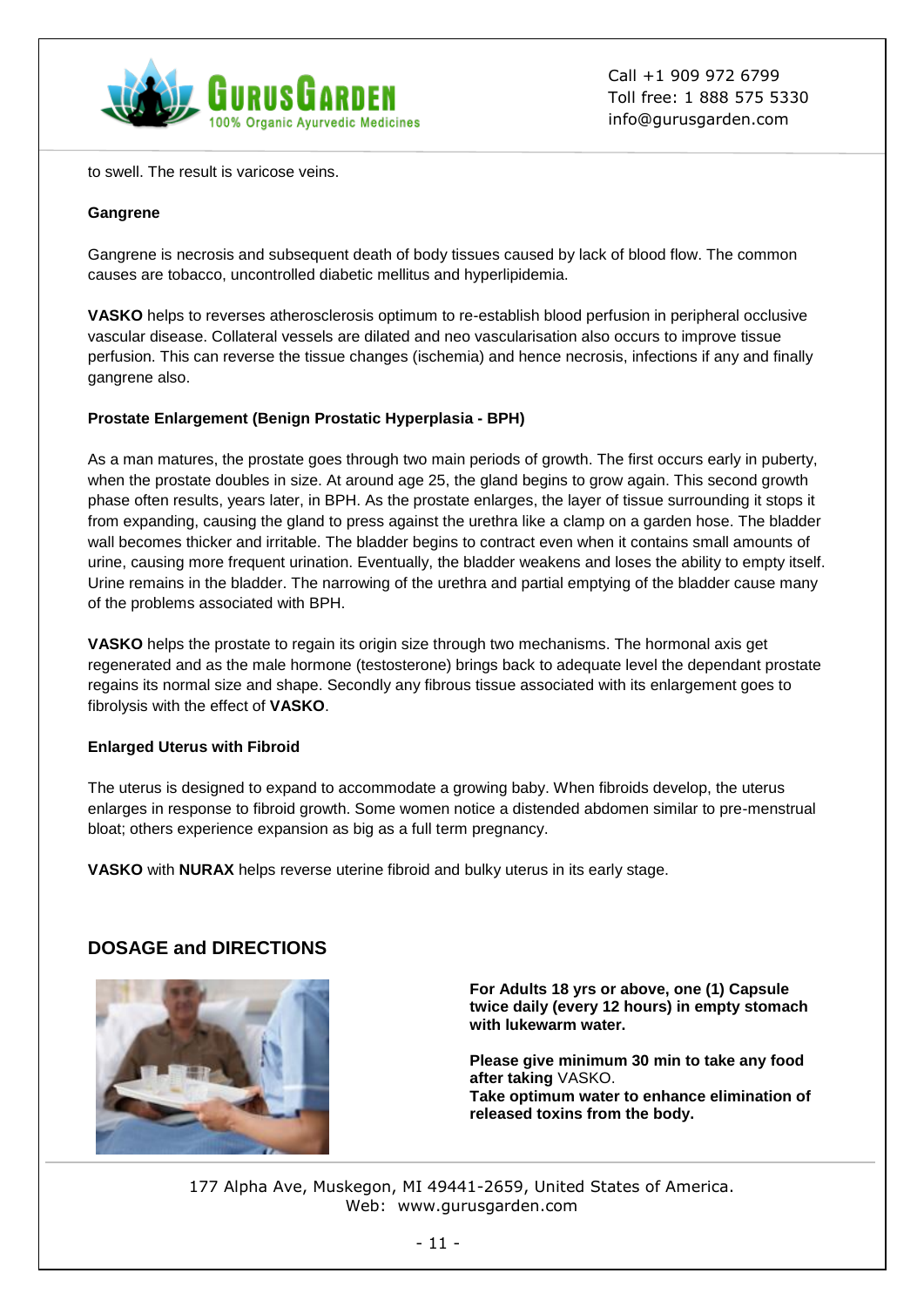

#### **Please read Healing Crisis for more information.**

Take optimum water to enhance elimination of released toxins from your body.

VASKO - This is a herbal Food supplement for Vascular Cleaning and help reversing Chronic Arthritis. This formula is best for people after 18 yrs of age. It is simply the best NATURAL formula that probes and clears vascular deposits of oxidized fat-atherosclerosis. Also burns off Visceral fat. Reverses fatty liver, reduces the high cholesterol level in blood and keeps the blood fat and blood pressure at low levels. Diseases such as coronary artery disease, peripheral occlusive artery disease, varicose vein, and phlebo-thrombosis can be reversed. It selectively enhances a fat burning process and keeps the body trim and light.

# **INGREDIENTS**

| <b>Supplement Facts</b><br>Serving Size: 1 Vegetarian Capsule (500 mg each)<br>Servings per container: 60. |                   |         |
|------------------------------------------------------------------------------------------------------------|-------------------|---------|
| Each Serving contains                                                                                      |                   | %DV     |
| Emblica Officinalis, Terminalia Chebula,<br>Terminalia Bellerica                                           | 90 mg.            | $\ast$  |
| Zingiber Officinale, Pipper Longum,<br>Pipper Nigrum                                                       | 90 mg.            | $\ast$  |
| Tinospora                                                                                                  | 80 mg.            | $\ast$  |
| Commiphora Mukul                                                                                           | 90 mg.            | $\ast$  |
| Terminalia Arjuna                                                                                          | $25 \text{ mg}$ . | $\ast$  |
| Curcuma Longa                                                                                              | $25 \text{ mg}$ . | $^\ast$ |
| Boerhaavia Diffusa                                                                                         | $25 \text{ mg}$ . | $\ast$  |
| Cyperus Rotundus                                                                                           | 25 mg.            | $\ast$  |
| Azadirachta Indica                                                                                         | 25 mg.            | $\ast$  |
| Picrorhiza Kurroa                                                                                          | 25 mg.            | $\ast$  |
| * Daily value (DV) not established.                                                                        |                   |         |

1) Emblica Officinalis, Terminalia Chebula and Terminalia Belerica - This is a set of three medicinal dry fruits. Emblica officinalis often referred to as Indian gooseberry, is one of the richest known sources of vitamin C (720 mg/100g of fresh pulp or up to 900 mg/100g of pressed juice.)– it contains 30 times the amount found in oranges.This set of 3 dried herbs has almost all required antioxidants and micronutrients to dissolve fat deposits inside vascular and non vascular channels in the body. It protects the liver, stimulates its microsomal enzymes and fat burning. This also augments cellular metabolic activities inside cells and so keeps the body thin and skin soft.

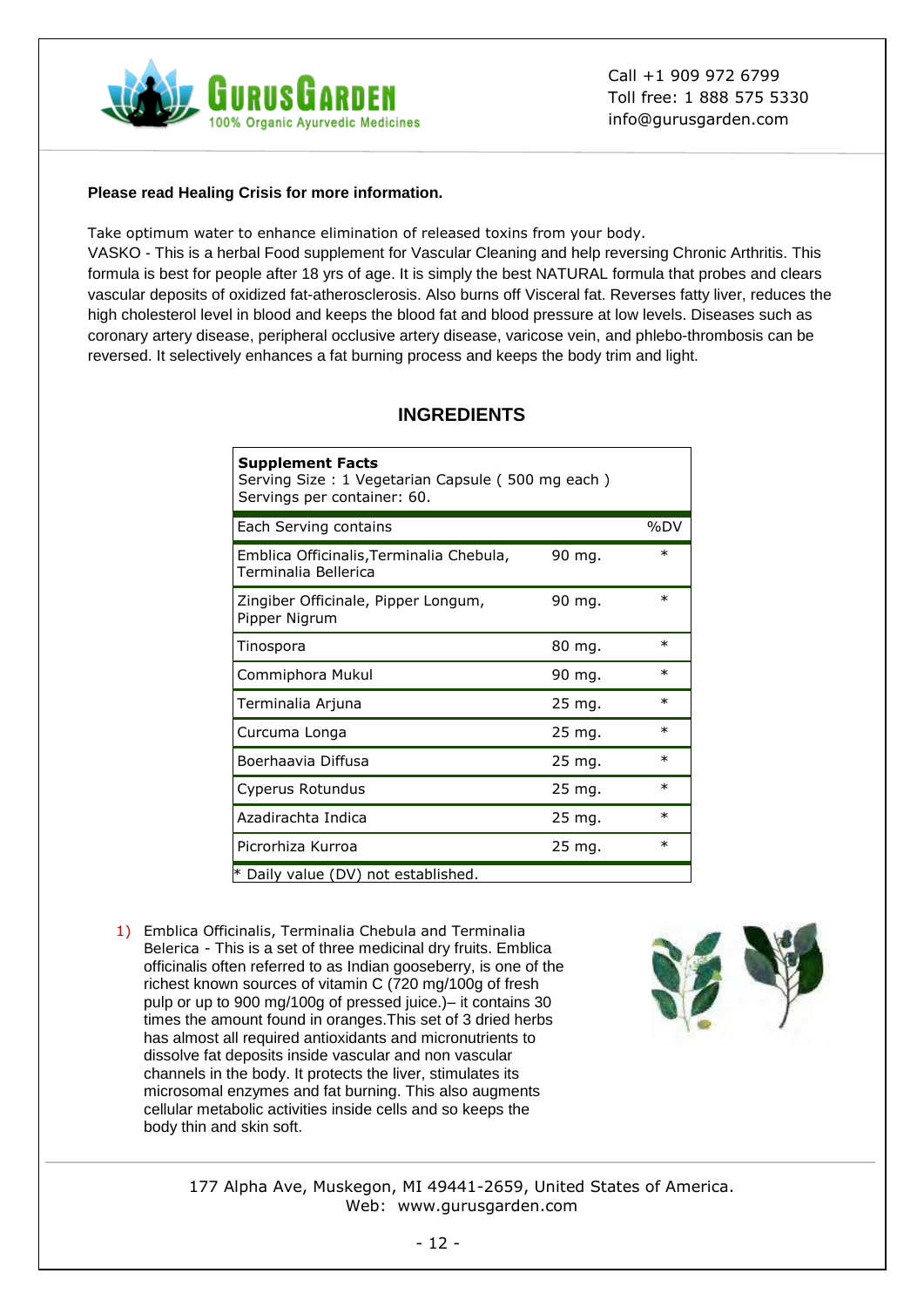

2) Tinospora Cordifolia - This protects stomach layers and liver cells, stimulates bone marrow activity to produce fresh and healthy cell series. It enhances humoral and cell-mediated immunity. Fat lowering alkaloids detected in this herb. The long term use of this results in better functioning of the liver and hence longevity.

3) Commiphora Mukul - This is the dry latex of the tree, known for its anti-obesity, blood and body fat lowering effect- a 5000 year old wisdom. The lipids in it selectively burns fat. It raises basal metabolic rate and diverts excess cholesterol for bile salt formation in the liver. Again clear off fat deposits at medium and small vessels also. It is anti-inflammatory and rejuvenative to multiple organs, especially joint cartilage and associated components. As the fat burns off, the body weight and size comes down drastically.

4) Terminalia Arjuna - This is bark of Arjuna tree. A strong antiinflammatory and cardio tonic regulates heart rate low and regular. The ingredient will clear the microvascular channel of fatty deposits. Protects vascular endothelium and anti-platelet action (antithrombotic)

5) Curcuma Longa - A powerful anti-oxidant and antiseptic, Curcuma Longa is a yellow pigmented dried rhizome. Its anti-microbial and anti-inflammatory effects are well known for over 5000 years. It can prevent vascular blood clots. On skin it can dissolve sebum and regulate pigmentation (skin color complexion). It enhances immunity and helps keep body trim. This contains "curcumin" that is a powerful antioxidant for the brain. It prevents neuronal degeneration and hence the brain is protected from "Dementia", "Parkinsonism" and "Alzheimer's Disease".

6) Boerhavia Diffusa - The extract of its dried roots soothes the stomach. Famous for acid-dyspepsia. Protects liver and stomach. It can also burn body fat at liver by stimulating liver enzymes. It can bring down high blood pressure by relaxing the smooth muscles of arterioles and capillaries. Minerals and various phytonutrients are abundant in it, which can keep cardio-vascular system clean and healthy. Regeneration of vascular endothelium, other mucus membranes and skin is possible on long-term use. That is anti-aging or even moderate reversal of aging!

7) Cyperus Rotundus - Its an old wisdom, that can keep any type of microbes away. It augments immune system effectively to combat even viral infections. It reduces body and blood fat on long term use. Regulates bowel movements and intestinal microbial flora. Systemic blood pressure and heart rate are reduced to optimum as it soothes and calms the mind.

Call +1 909 972 6799 Toll free: 1 888 575 5330 info@gurusgarden.com











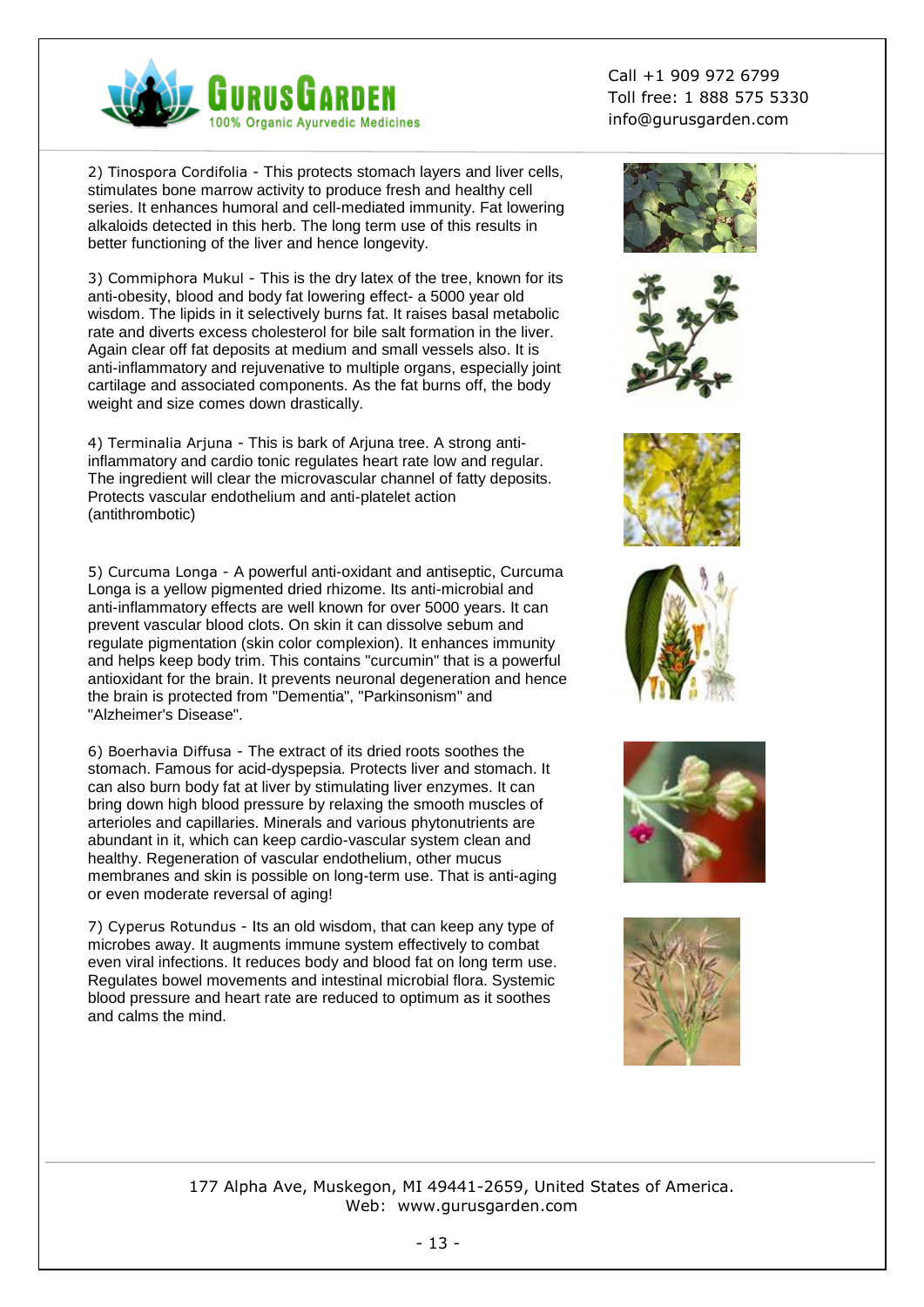

8) Azadirachta Indica - Nimbidine is the active principle that is bitter in taste. It is famous for keeping the body trim and light. Burns off fat from blood and body; hence reduces blood thickness (viscosity). Triglycerides and cholesterol level lowered WBC count increased with enhanced phagocytosis. Ig G & Ig M immunoglobulins are increased. So opportunistic infection of even the skin is prevented.

9) Picrorhiza Kurroa - Bitter taste. Known for its tonic effect on liver and pancreas. This burns off blood fats effectively. Detoxification of liver is maximum (The glutathione level is maximum). The phytochemicals help to alleviate oedema and so useful in heart failure. As the metabolic rate is high, that keeps the body trim.

10) Zingiber officinale, Pepper longum, Pepper nigrum - Increases digestibility and enhances bioavailability of the other herbs at cellular even sub-cellular level. Also acts as a natural and eco-friendly preservative to the formulation.







# **TESTIMONIALS**

#### **Knee problem**

My name is William Lynch. Approximately seven months ago, I fell at work and injured my right knee. After having an MRI and speaking with a doctor about the results, surgery was suggested. Being that I had never undergone any type of surgery in my life, that was definitely NOT something that I wanted to hear. If I was to have surgery, I would be on bed rest for an undetermined amount of time. I was very discouraged.

I've been trying to get a civil service job but it requires me to pass a very difficult physical exam. The exam includes a great deal of cardio including a running. With my knee being in such bad shape there was just no way I could pass it. My future in Civil Service wasn't looking promising.

Around early September, a gentleman whose office is next to my job, saw me limping around and wearing the required leg brace I was given. We got to talking and **VASKO** , your natural supplement was brought up. He told me it would really help my knee and evenhelp me avoid surgery. Of course I was extremely skeptical. He gave me information regarding **VASKO** including some testimonials from others who had taken the supplement and been helped by it.I figured I would just try it and had really nothing to lose because it was herbal.

Since taking **VASKO** on a regular basis, not only did I feel that I no longer needed surgery but I haven't even needed to call my doctor. These days I find myself being able to weight train and even run stairs, something I NEVER thought I would be able to do again without surgery. Even if I had the surgery, the recovery period would have been long and I would have needed physical therapy to even attempt to be as active as I am now because of your product.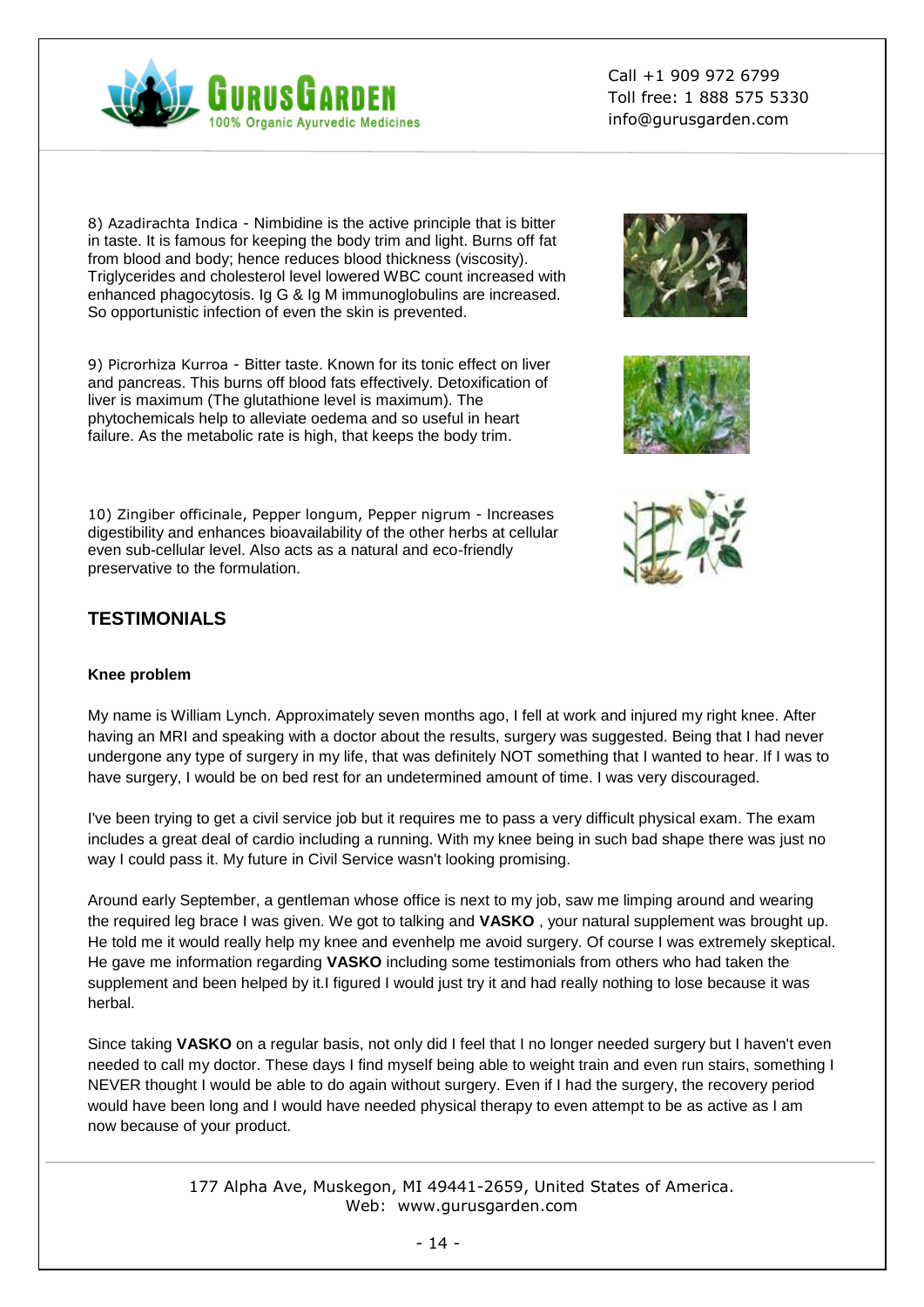

**VASKO** has helped me in more ways than just my knee. My energy level has also been elevated. I am actually able to to do all the things I need in order to pass my physical exam with great ease. Also I have to note that I saw that my Varicose veins were disappearing. It was so surprising and such a great treat because my Varicose veins were not even the reason I chose to take this product in the first place. I just cannot believe how powerful this product is on so many levels.

The best thing about **VASKO** is that it does so much for my overall health and yet t's completely natural. I know this first hand because on top of my physical exam that was required for my Civil Service, I recently had a full medical workup including blood tests. My results came back completely normal and my cholesterol level was perfect. So I can safely say, as a former skeptic from New York, VASKO really DOES work. I continue to use VASKO and have since recommended it to both friends and family. I will forever be thankful.

**Sincerely** 

William Lynch East Northport, NY

#### **Cardiovascular**

I have been using VASKO for a while and it has worked very successfully. Now I always have it around because I have seen with my own eyes what it can do. Three months after a very bad angina episode, I began taking VASKO and was on it for about two months. I was feeling a lot better so I went and had a Digital Pulsewave Analysis of my cardiovascular system done and I got an "A" on scale of A to G (A being the best). The cardiologist told me that the results were showing that my cardiovascular condition was that of a 43 year old man and I am 57 years old! After seeing this, I am hooked.

Carl, Scottsdale, Arizona

#### **Varicose Vein & Cholesterol**

It is amazing to me what a difference this small pill makes.

**VASKO** has reduced my total cholesterol and has erased the varicose veins in my legs to mere traces of what it used to be. My circulation is better, which has resulted in me feeling so much better physically and has also given me much greater mental clarity.

This is anecdotal evidence, but we think VASKO is a miracle and we are writing to you to suggest that you introduce into clinical trials so that you have solid scientific evidence that will support what we users all know to be true from our won experience with it. So many people out there could be saved by your product and they need the help. How can we get the word out?

Thanks for creating this life changing medicine. Because it is all natural, it has had no side effects on me and has promotedmy overall health on so many levels. This is a must have for me.

Pat G - St Thomas, Virgin Islands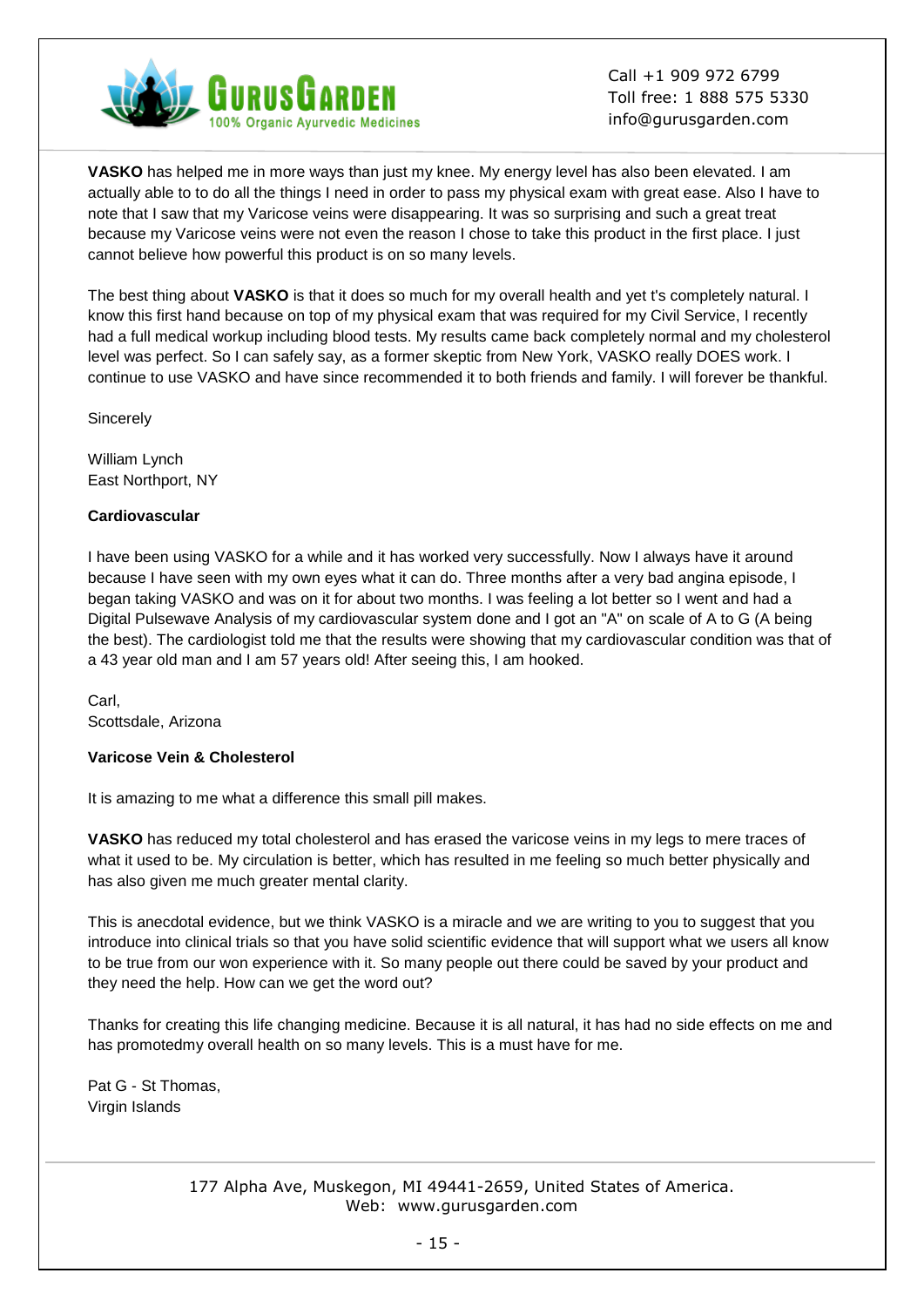

## **Hypertension, High Cholesterol & Clogged Peripheral Vascular Disease**

**VASKO** may be the finest herbal remedy in existence. After taking the recommended dosage for 16 days, my energy level has increased and the neuropathy in my feet, that I have suffered with for as long as I can remember, was eased greatly. Still, the most remarkable thing that I have experienced on VASKO is that it has eased the symptoms of my Diabetes in spite of my habitual weakness for eating sweets. That says a lot to me about the power of VASKO. I want to also add that your website explains very clearly in detail, all aspects of the highly effective herbs in VASKO. I want to thank you for that. It helped me make the correct informed decision about what product was right for me and that's exactly what I found.

Denise W. Pennsylvania

#### **Varicose Veins**



I wanted to personally thank you for introducing your product **VASKO** to me and to the rest of the world! It has worked miracles in my life.

I have suffered with painful varicose veins in my legs for the last four years. It has just gotten worse and worse no matter what I do. In my search for relief, I have tried numerous herbal and vitamin recommendations. Each one promised either complete healing or substantial relief from the heaviness and pain in my legs. Unfortunately, none of them helped my condition at all. I saw no difference whatsoever. Recently, I found out about **VASKO** while searching the internet. The web site explained in detail how the product worked. I was skeptical due to past promises and disappointments from other advertisements. Nevertheless, my level of pain motivated me to continue my search for an answer. I ordered the product and again hoped that this time would be different. Indeed, this time was different! I began to feel significantly better after taking the product for about two weeks along with greatly increasing my water intake. It seems to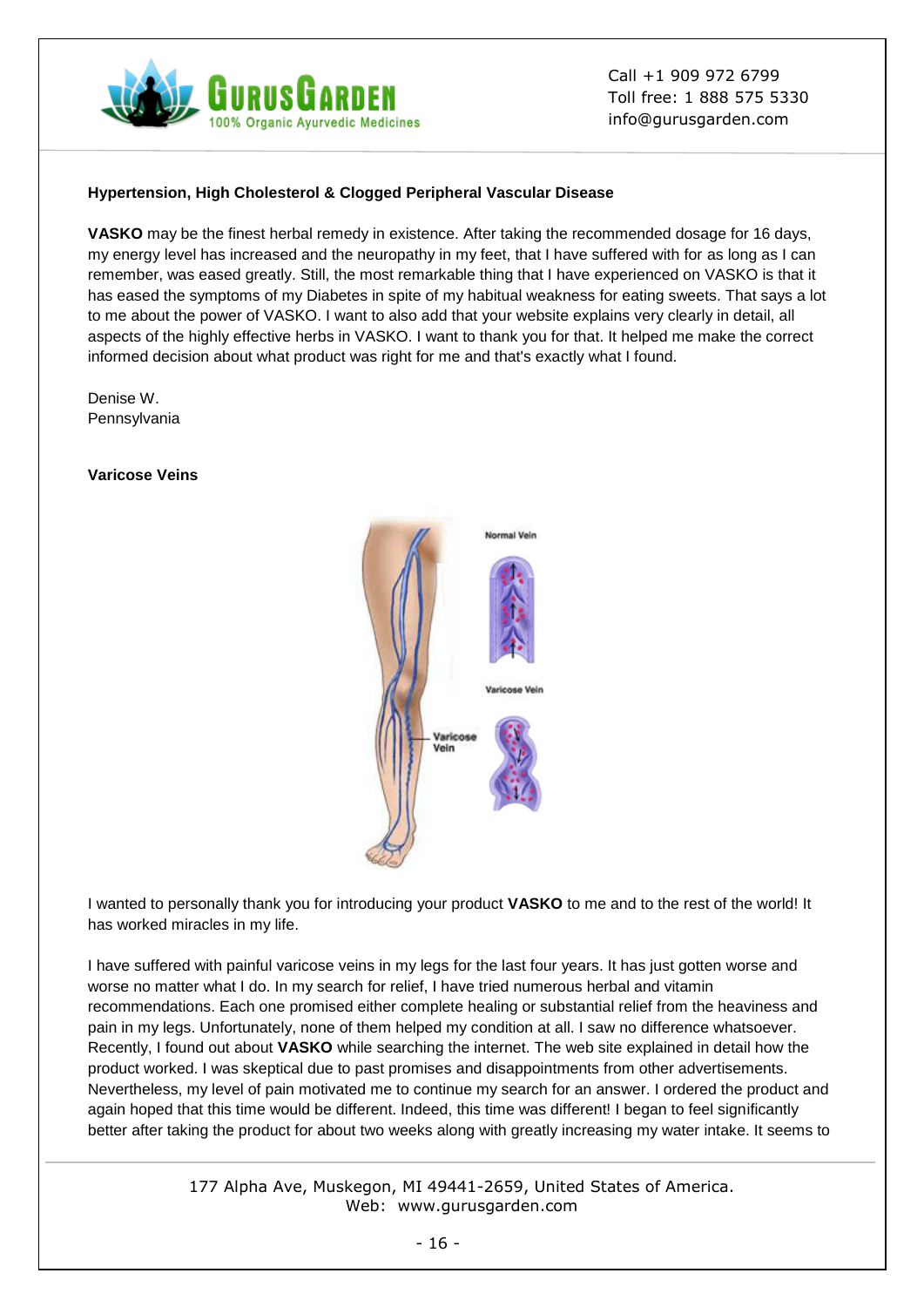

support and strengthen the entire cardiovascular system. My Varicose veins are virtually gone and I am no longer in pain. How do you spell pain relief? **V-A-S-K-O!**

JV, Indiana

#### **High Blood Pressure / Weight loss**

I have been taking **VASKO** for 6 months and I am so happy with it. I have had no side effects at alland I have lost almost 15 pounds without changing my diet and exercise regimen at all. My blood pressure has lowered significantly and I feel great This is a wonderful formula that I would confidently recommend to people of all ages because it is all natural. I just ordered more and I am excited to continue it until I reach my goal weight. I will also be continuing it to maintain my blood pressure so that I no longer have to ingest any prescription medications that are harmful to my Liver and come with countless side effects.

Marta L Kansas City, Missouri

#### **Varicose Vein, Blood pressure and Cholesterol**



I have been taking **VASKO** for a little over a year and it has lowered my blood pressure and cholesterol, which were high, significantly. I have also watched my varicose veins in both of my legs disappears. Ten months ago my doctor gave me samples of a prescription medication that she wanted me to take to lower my cholesterol. After taking them for a month, I didn't like the side effects at all, so I stopped taking them but still continued with the VASKO.I have had such good results from this product that I cannot even describe to you how much better I feel, and with NO side effects. I am not a person that spends money on things that I don't see really significant results from. I wouldn't still be taking VASKO if I didn't feel it was doing great things for me. I just love this product.

Roxanne Tucson, Arizona.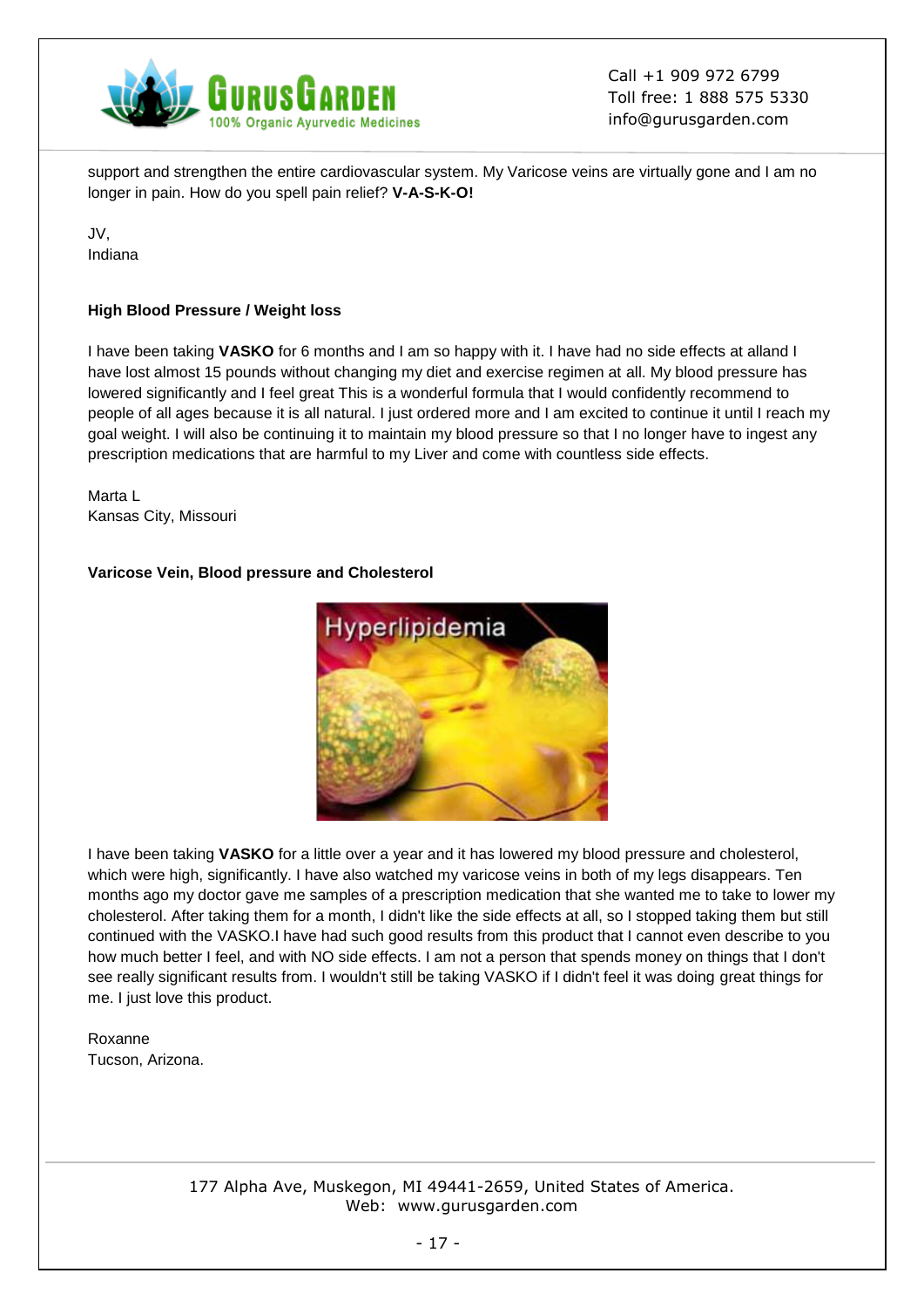

#### **Varicose Vein, Hypertension & High Cholesterol**

I have never felt compelled to write to any company about my experience with their product before but I just want you and anyone who you share this with to know how your product really does help people. So many times products are just falsely hyped up and claim to do this, that or the other thing. Then after trying the product, you find that it was all just hype with no substance or truth of any kind. These companies out there promise anything to get you to spend money! **NOT SO WITH VASKO. VASKO** really does what you claim it does for healthy blood and veins. Let me tell you the story of my own experience using **VASKO** and the surprise bonus I received:



My wife did a Google search on the internet for a NATURAL product that would help the varicose veins in her legs. In the results she found **VASKO** . After reading the info on the **VASKO** site, she told me about it and said she had decided to place an order. I suggested she get the 4 month supply so we could share it for 2 months because I also had some varicose veins in my ankles. I thought this would give us enough time to see if it really does have an effect on varicose veins.

9 months earlier, my MD suggested that I go on a drug called Lipitor because of high cholesterol results from my blood work. I refused that course of treatment because of the reported side effects which were associated with the drug. My MD was insistent that I use the drug but I was more insistent that I would not. He made me sign a treatment refusal form and I left his office. I did nothing to help or change my cholesterol except trying to eat better for a few weeks. Unfortunately I fell back into my old habits of poor diet. I work in the service business and much of my work is in the fast food industry. I end up eating junk food at the various national fast food chains several times a week. "Super size me!" (If you saw the movie).I am a 53 year old man with high blood pressure and am roughly 75 pounds overweight. AXxzBeing overweight, I am sure, has contributed to both my high blood pressure and cholesterol problem.

Back to the varicose veins: We took **VASKO** just as directed for 2 months and surprisingly we did see the varicose veins fading! I really couldn't believe it but it was true, the veins were really less visible and going away slowly but surely! This was truly amazing to me. I know that you offer a money back guarantee but to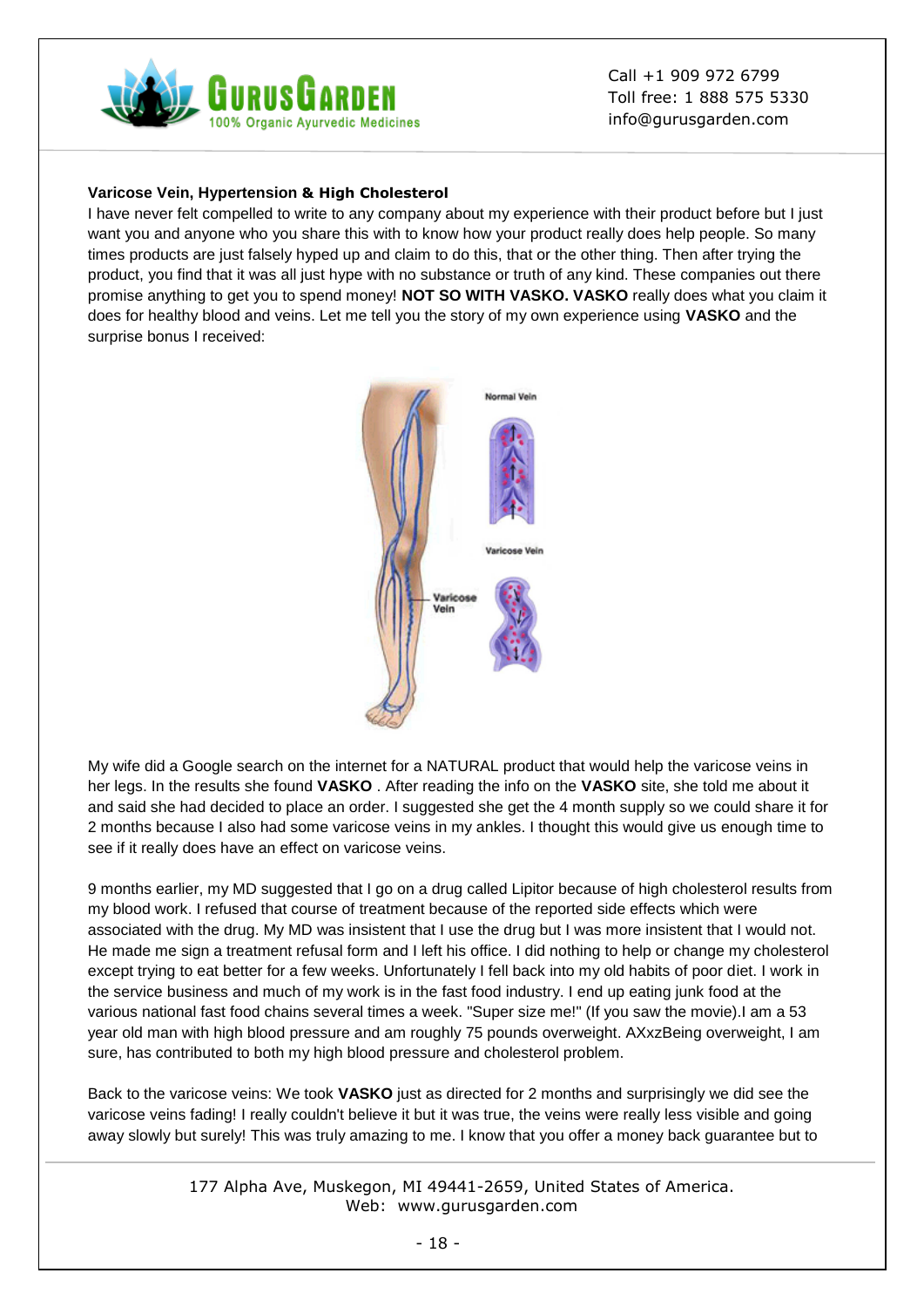

find a product that really does what it promises to do...well, that's just refreshing!

OK, now back to the doctor's office: I had to go back to the doctor for a refill authorization on my blood pressure medicine. This was required every 3 months just to see if things had changed etc. On the previous visit they wanted to do blood work again just to check how the cholesterol was and all other levels since I am overweight but I put it off at that visit. This time, I hadn't had breakfast or anything to eat since dinner the night before so they took blood for analysis and said to call on Friday to hear the results. I almost didn't call back on Friday simply because I didn't want to hear the Lipitor recommendation and all the grief about my diet and being overweight that went with it but I really did want to know the results of my blood work so I did call back. To my surprise the doctor said "WOW this is pretty good!" I asked, what he meant and he said "I am looking at your results and everything is at the normal level and some are better than normal. Your cholesterol is absolutely normal in all areas.Your HDL, LDL and liver enzymes are normal, sugar's perfect, everything is just fine! You must really be eating healthy!" I replied "I haven't been following any special diet but if I told you why I think these tests came back the way they did, you just wouldn't believe it!"

What a surprise to me! I expected a report just like the previous report or worse and instead got a glowing report. Now I want to point out here that my previous report was well below "normal" in the bad areas and now the report shows well within the "normal" levels in all areas. There were no miraculous reports of super elevated good cholesterol or super low bad cholesterol. Everything had been **"NORMALIZED"** by **VASKO** . I did not do any kind of other treatments, exercise, remedies or special diet to aid in these results except that I was taking **VASKO** as directed on the label. This was such a shock to me because I was taking **VASKO** for varicose veins! This was a bonus! **VASKO** really does what is claimed...no hype!

**VASKO** has really helped reduce both my wife's and my varicose veins and has lowered my cholesterol to normal levels. It has done this with no side effects. Thanks many times over, this are a truly amazing product!

George .M Douglasville, Georgia.

#### **Varicose Vein**

I am just finishing up with my 3 month supply of VASKO and just after the second month it became apparent to me that the varicose veins in my legs were diminishing greatly. I can wear shorts again after all of these years! I even have a lot more energy. I have even been able to reduce the amount of MSM that I was taking for joint pain because **VASKO** has also lessened those aches. I look forward to finishing out this year and hopefully be rid of the achy joints and having legs that don't look like road-maps. Your advice is correct, it takes about 3 months before one can see dramatic results. This is great stuff and I highly recommend it.

Barbara, Kamiah, Idaho.

## **Arthritis**

I am a 62 year old manager from Honolulu, HI. I have had trouble with my right knee on and off for 20 years. Without warning, it would get extremely sore and swollen. At first it would last a few days, then a few weeks, then even several months, as time went by. Then just as quickly and suddenly, the pain would disappear for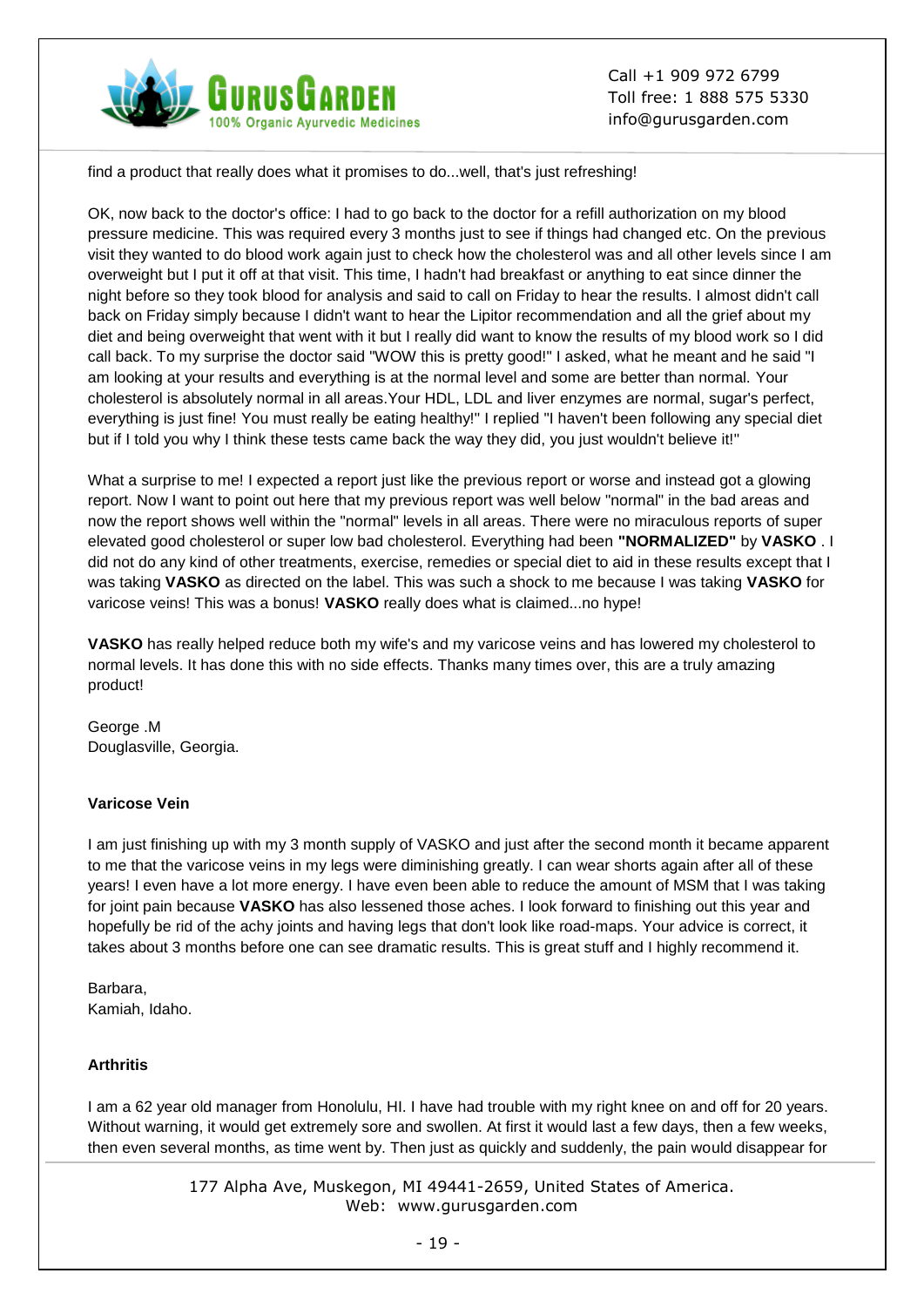

a year or two. My doctors would check out the knee area and ask if this hurt or that hurt. Then they would Xray it and say it was arthritis.

This last time I was fully checked, the doctors said that the problem was severe arthritis with cartilage damage. He said that I would need an MRI and then surgery to remove as much damaged cartilage as possible although they could not show me any damaged cartilage on the complete series of X-rays. They said there was nothing wrong with the tendons or the ligaments. The knee hurt badly no matter what I was doing. I had to fly to the mainland at one point on business and while I was walking around on the plane we hit some bad weather. It felt like the knee was being pulled apart at the joint.

Since using **VASKO** my knee has been getting stronger and stronger. Walking is easier and the pain seems localized to just the inside edge. It hurts when I sit down for a while but feels better if I go for a short 5 minute walk. I believe that my knee is on it's way to being fully healedalthough it may take some time before it is complete. I am so glad that I found your product when I did.

It has also done more than just help my knee. The doctor noticed that my Cholesterol has gone from almost too high to low normal also. I had in the past had a slight problem in my EKG results, which they are no longer seeing any evidence of. Overall, the doctor says I am strong and in good shape and I don't look my age. I eat mostly vegetables, potatoes, some oatmeal, beef, fish and a little chicken. I avoid restaurants and fast food establishments because I get stomach problems and indigestion there but not at home. I take your product every day and I just want to say thank you.

Charlie, Honolulu, Hawaii.

#### **High Blood Pressure & High Cholesterol**

I have been using VASKO for almost 3 months. My blood pressure is down and my cholesterol has dropped 30 points.**VASKO** is truly an answer to my prayers. Thank you Jesus, and thank you **VASKO**.

Sherri, Sebastian, Florida.

#### **Hypertension**

I am a 45 year old male who has been suffering from Hypertension since 1993. I am taking 3 medications for my High blood pressure. All together they cost me \$110.00 per month. However since I have been taking **VASKO** for about one month, my blood pressure is much better. I have lost 7 lbs and I feel a definite increase in my energy level. I used to have some fluid retention around my ankles and other areas but all those symptoms seem to have dissipated and in some cases, have completely gone. With the success I am having on your product, I am pretty confident that within 6 - 12 months, I will be off all my prescription medications completely.

I have told some of my friends about this product and they have tried it with similar results. For sure, the best thing of all about VASKO is that it is 100% all natural from good old mother earth.

Roy this product is truly a Godsend. Thanks for all of your help and encouragement.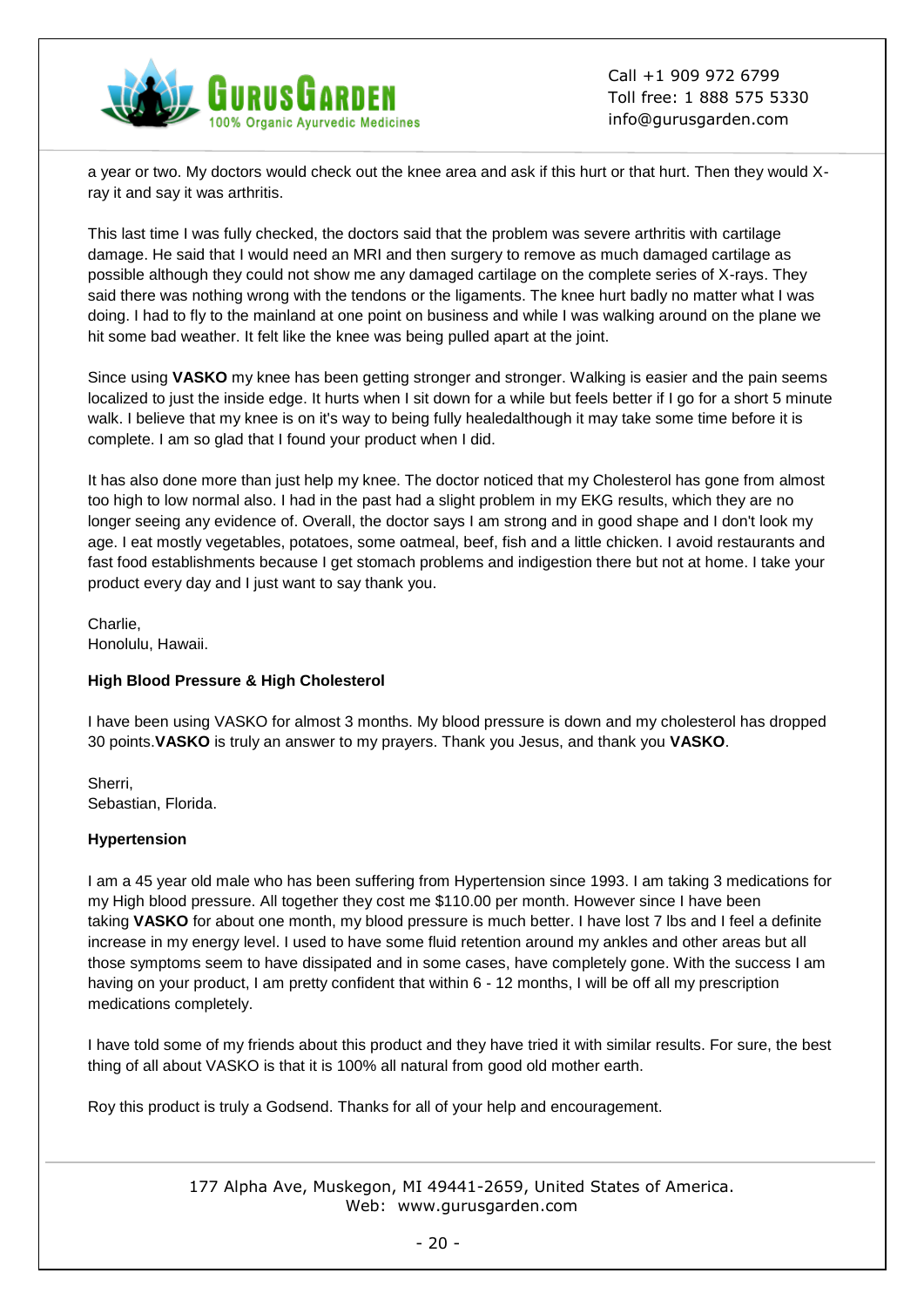

Wayne C. Philadelphia, Pennsylvania.



## [Hypothyroidism](https://gurusgarden.com/article.aspx?id=hyperthyroidism)

I am a 46 year old male from California. I have been using **VASKO** for the last 4 months. I have a history of hypothyroidism (Hashimotos disease), irregular heart rhythms, atrial fibrillation etc. The first few nights on **VASKO** I noticed that I had a strange sensation in my mid sternum almost like the mercury in a thermometer rising. The sensation lasted for only a minute or two and disappeared after a few nights. I also experienced feeling very tired for the first couple of weeks on **VASKO** but after that my energy level grew to a point where I have not felt in years. After about 1 months of being on it, I noticed that my heart did not have any more irregular beats and my system seemed to normalize.

In addition, my feet and toes that in the past had numbness in them at night. I used to feel them twitch and have little electrical shocks shooting inside them. When I started **VASKO** the twitching and electrical jabs increased for about a week or two but then all at once, the symptoms totally disappeared. Since then I have not had that sensation again at all. My medicine for hypothyroidism needed to be cut down, in fact I have had to cut it down so drastically that I take a fraction of what I used to take. This seems to fly in the face of western medicine but I cannot dispute the results of what I am experiencing.

I would suggest that anyone that has either hyperthyroid or hypothyroid to always monitor yourself carefully. This is a very powerful formula and it works great for me. I would recommend highly it to anyone. I have given my permission for my testimonial to be used on this site because I really believe in this product.

Greg Smith Los Angeles, California.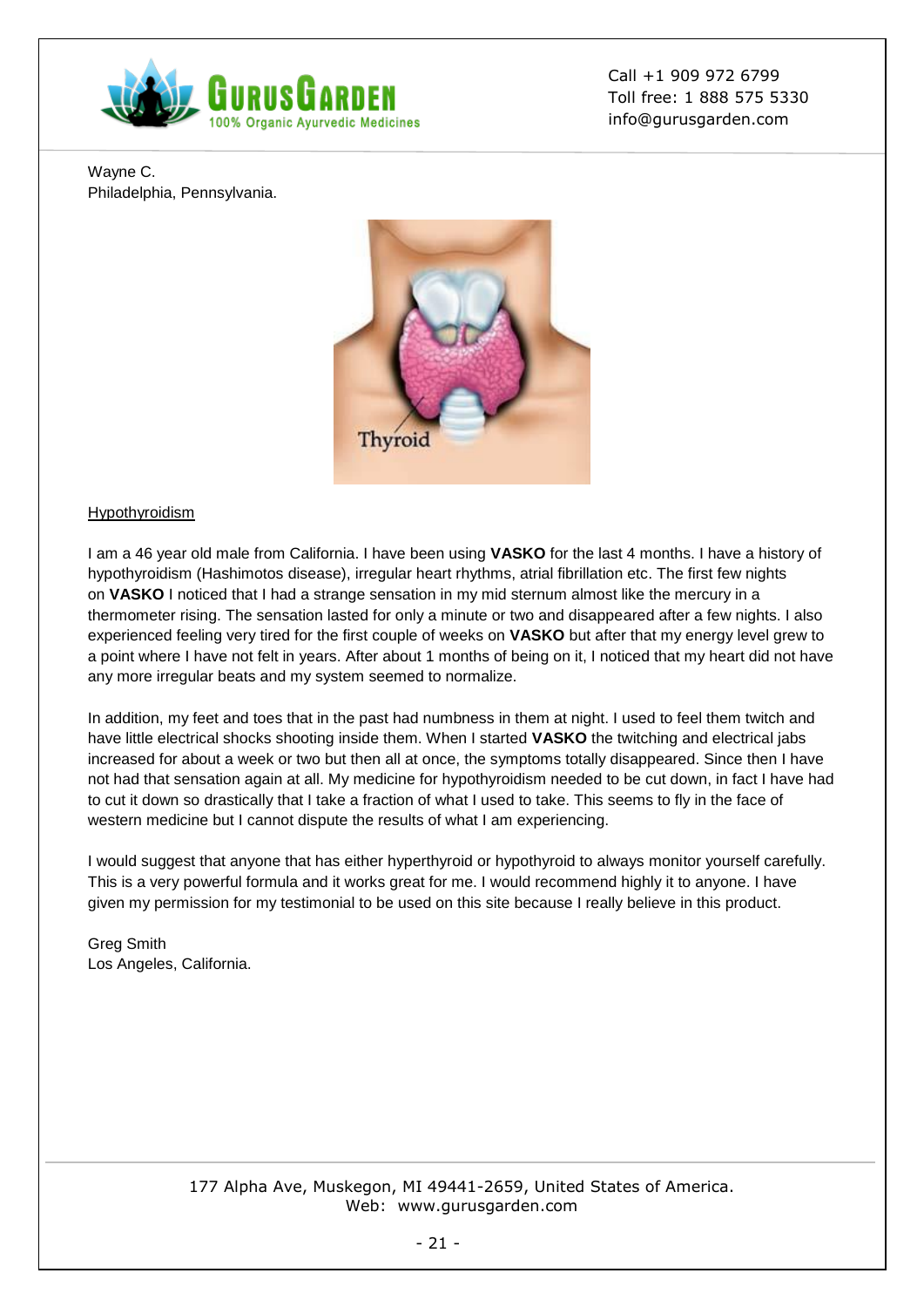



# **Varicose vein**

At first I didn't believe that VASKO would actually work. Well, after 6 weeks my varicose veins have almost entirely disappeared. I have lost 10 pounds and my high blood pressure has improved. My cholesterol has dropped from 260 to 200!

I have no side effects with VASKO and I also sleep like a rock!

R.A. Muscarella Buffalo, New York.

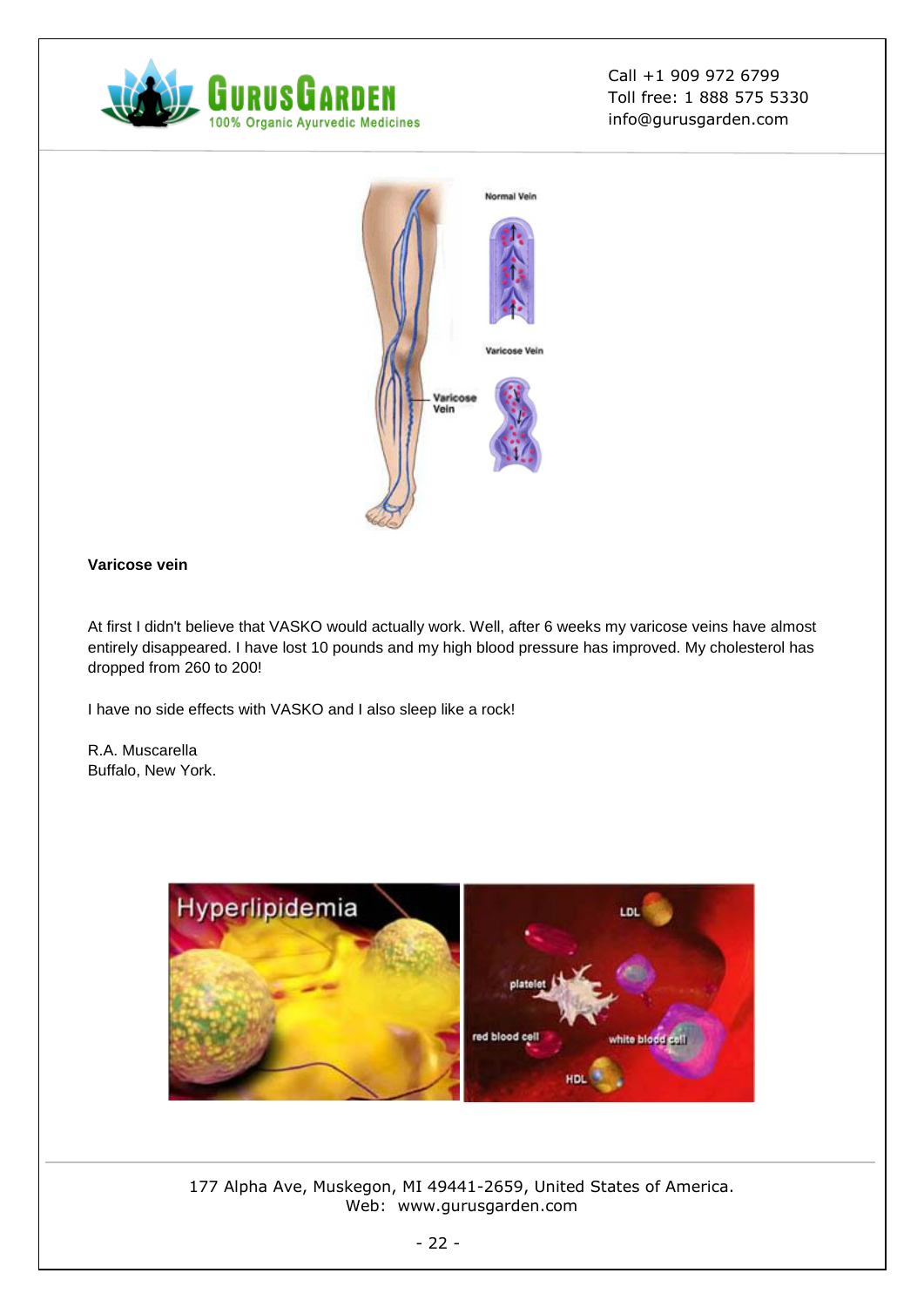

#### **Hypertension and Cholesterol**

I am 43 year old male and I have Hypertension, Cholesterol, Diabetes Type 2, and have been on strong medication for the last 3 years. After taking **VASKO** for only 20 days, I felt an extraordinary energy spike. The pain in my legs and knees just vanished. I am simply astounded by the relief that I experienced from this product. Now my doctor has stopped one of my medications for Diabetes totally. If this is the kind of improvement that I am going to have, I am certain that at some point , all of my prescription medicines will totally be stopped. Thanks, Roy! I was skeptical initially, but now just very glad that I took a calculated risk and listened to your advice.

SB Dearborn, Michigan.



#### **Obesity**

I am Jessica Hollenbergand I am 56yrs old. I am 230 lbs. As I was very overweight, I was suffering from knee pain and it was uncomfortable just to move my body. I also had a lot of swelling. My doctor recommended that I lose weight. I tried fasting and reduced my food quantity, also all fatty foods. In spite of all of this, my weight remained the same. Later I tried a few weight reducing medications, but even then my weight was not dropping. They only made me feel jittery and hyper with no positives.

A few months later I found an Ayurvedic food supplement called **VASKO** .

I figured I would try it. After all I had tried everything else, so why not this. I ordered a 3 month supply and started **VASKO** . I took two **VASKO** , two times a day. I did not notice any weight loss in the first month but my body swelling was reducing a lot, so I continued **VASKO** for the next month. The second month I lost about 20 lbs and the third month I lost another 20 lbs. It was AMAZING! At the same time as the weight was dropping off of me, the pain and the swelling in my knee joints were disappearing. This was an absolute miracle for me. After six months of taking **VASKO** , I lost a total of 80 lbs. I feel better than I have in the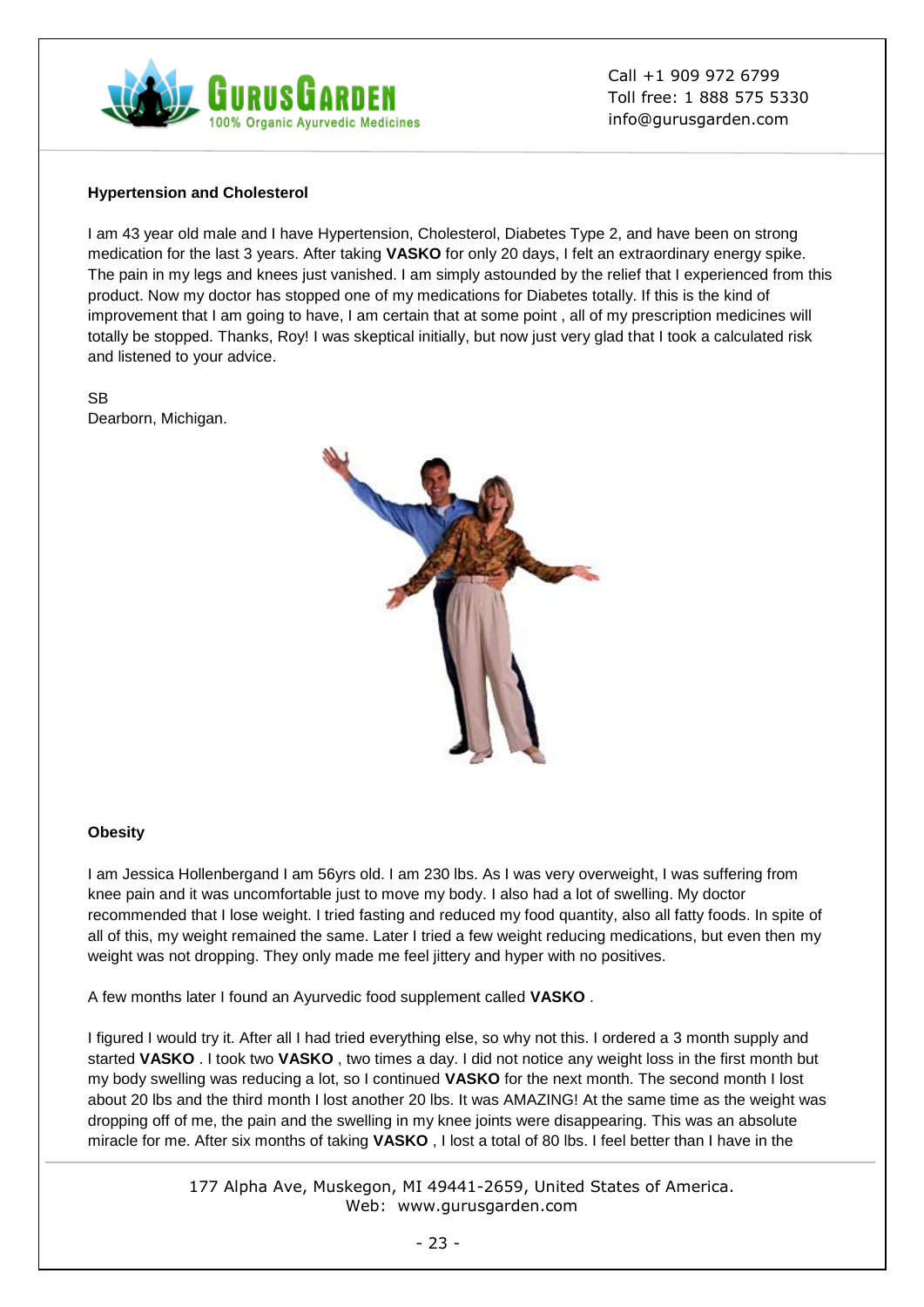

longest time. I feel like a kid again. Now I am eating everything I like to eat but I don't gain weight because I still continue a small dose of **VASKO** to maintain my weight. I have kept the weight off and I just feel very healthy. I am really thankful to **VASKO** for helping me to feel better about myself physically and mentally. I always tell my colleagues and friends about **VASKO** because I know how well it works from my own experience.

Jessica Hollenberg Elizabeth, NJ

# **Coronary Artery Diseases**

My name is Karthikeyan. I am 80 yrs old. I have lived in in Singapore since 1947. I have been diabetic for more than 30 years. I've been taking prescription pills for it for many, many years and very recently on insulin control injections. Three years back at my yearly a check up, my family doctor noticed a change in my electrocardiogram (ECG / EKG) and sent me to a cardiology center. By doing a Coronary Angiogram, it was found that I had **Triple vessel disease** of the heart. One vessel was 100% blocked. My left ventricle was only 55% functional.



I couldn't believe it as I had no symptoms. The doctor explained it was due to diabetic neuropathy (no pains). They recommended for an urgent bypass surgery but I couldn't agree to it. They prescribed medicines and made me sign the disagreement in my case sheet. I am originally an Indian and came back to my country immediately. I knew there are alternatives in India. I could collect many alternative therapies in India and selected one Ayurvedic therapy which many people suggested as many are there cured of heart disease. It was called "**VASKO** herbal supplement".

I couldn't believe it as I had no symptoms. The doctor explained it was due to diabetic neuropathy (no pain). They recommended an urgent bypass surgery but I wouldn't agree to it. They prescribed medicines and made me sign a document releasing them from any liability I case of my death due to refusal of the surgery. I am originally from India and came back to my country immediately. I knew there were alternatives treatments in India. I could receive many alternative therapies in India that I could not get anywhere else. I selected one Ayurvedic therapy which many people suggested to me and stated had cured them of heart disease. It was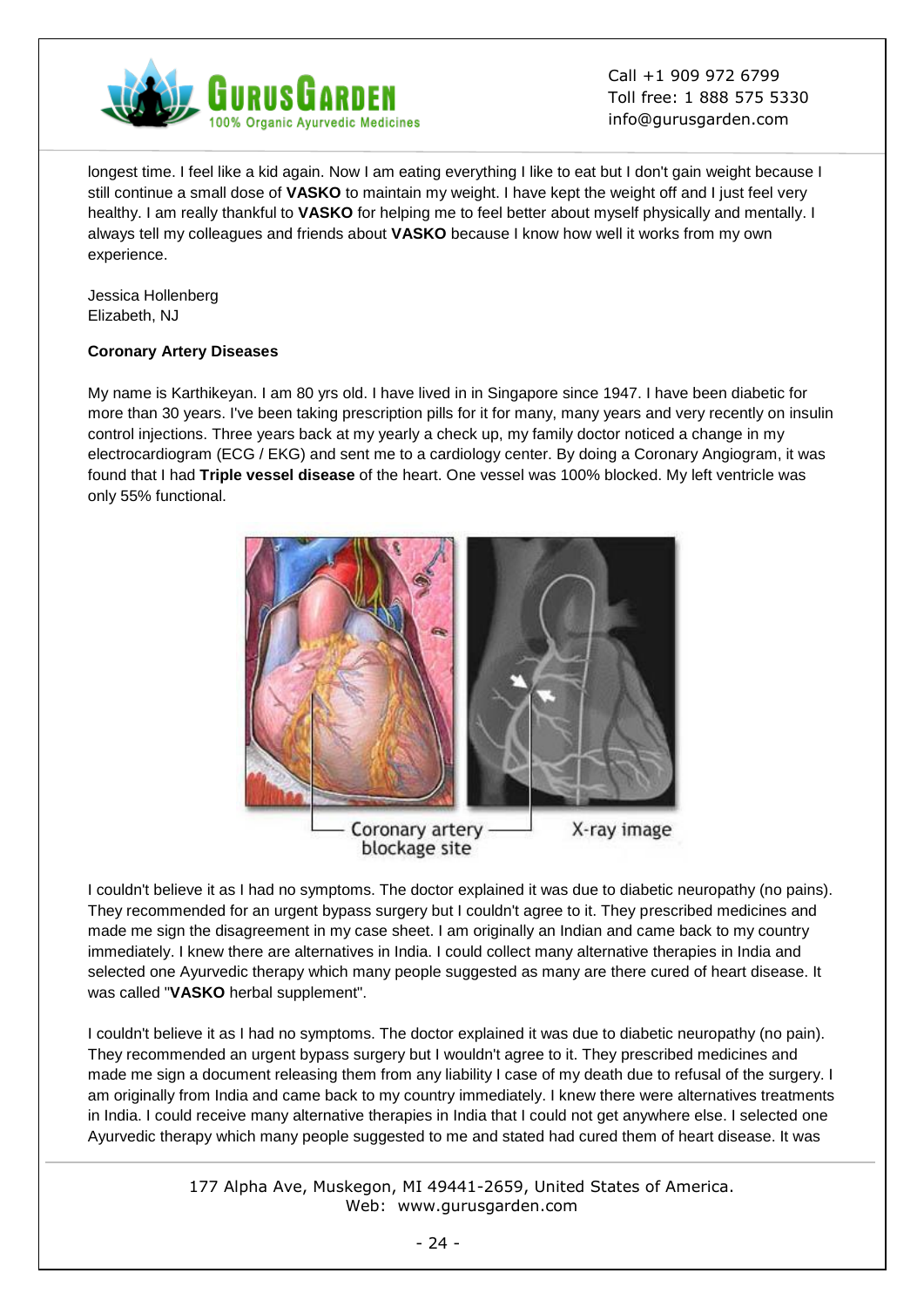

called "**VASKO** herbal supplement".

I decided to start it right away, as the majority of my friends and relatives believed highly in **VASKO** . After one month I noticed some weight loss and my overall health improving. My bowel clearance improved and so did my sleep pattern etc. The high colored urine and stools that I saw when initially starting the product was the product ridding my body of impurities and toxic waste. The sensations in my limbs improved as did my poor writing and signature that were caused by it. I also felt more strength in my body and my walking become easier. After three months I went in for a Doppler study of my heart vessels (cartogram -a Swedish technology). The test showed wonderful positive changes in my heart. The circumflex branch of my left coronary artery that was 100% blocked showed 45% blood flow on this test. The left ventricle myocardium was showing on tests to be dead before but now showed new blood vessel formation with minimal perfusion. Overall my heart is having better blood perfusion than that to be expected from a person of 80 yrs. Old. It was unbelievable initially but the doctor showed me it with my own eyes in the findings on the computer screen. More than the test report, I could personally feel my physical improvements. Even now I am continuing to use **VASKO** because it saved me from bypass surgery which I may not have survived at my age. I recommended VASKO to many of my friends and relatives. I could say that right now I am experiencing total rejuvenation, thanks to VASKO!

Karthikeyan Singapore

## **Osteoarthritis**

I am a clinical professor of Gynecology in the Medical College at India. Three years back I was really upset to hear that my right knee had to be replaced. The orthopedics department of the same medical college hospital referred me to a higher institution (Vellore Christian medical college) for a second opinion. After arthroscopy, it was reconfirmed that the need was for a total knee joint replacement as it was very bad with advanced osteoarthritis. I couldn't walk or bend my knee at all. It was swollen with fluids. I had severe pain with any movement. I remember the knee problem started after an injury I got from a fall. I was not able to perform my duties as a Professor and was bed ridden at home. The replacement of my knee was planned and going to be performed in the United Kingdom. The pain killers had burned away at the inside of my stomach, so I had to stop taking them. I was very lucky when I heard about **VASKO** at that time from a person whose wife had been healed fully from the same problem. This was my final trial before I went to the UK for a knee replacement. I started **VASKO** the very same day.

I couldn't believe the fast and miraculous results over a period of only two weeks. I could flex my knee more than 50% and the fluid effusion started decreasing everyday. After one and a half months on it , I could attend my outpatient clinic in the hospital. Finally over a period of 3 months, 99% symptoms and signs disappeared. Today, even I get confused as to which one of my knees was affected with osteoarthritis. Thanks to this wonderful Ayurvedic supplement **VASKO** . Now I have recommended **VASKO** to all of the people I know who are suffering, including my own patients.

Being a Medical Doctor myself, I never would have believed that a herbal formula could literally save me from knee replacement. But today, I am a living example with my miraculous escape from knee replacement surgery because of **VASKO** .

Dr. Syamala Rao India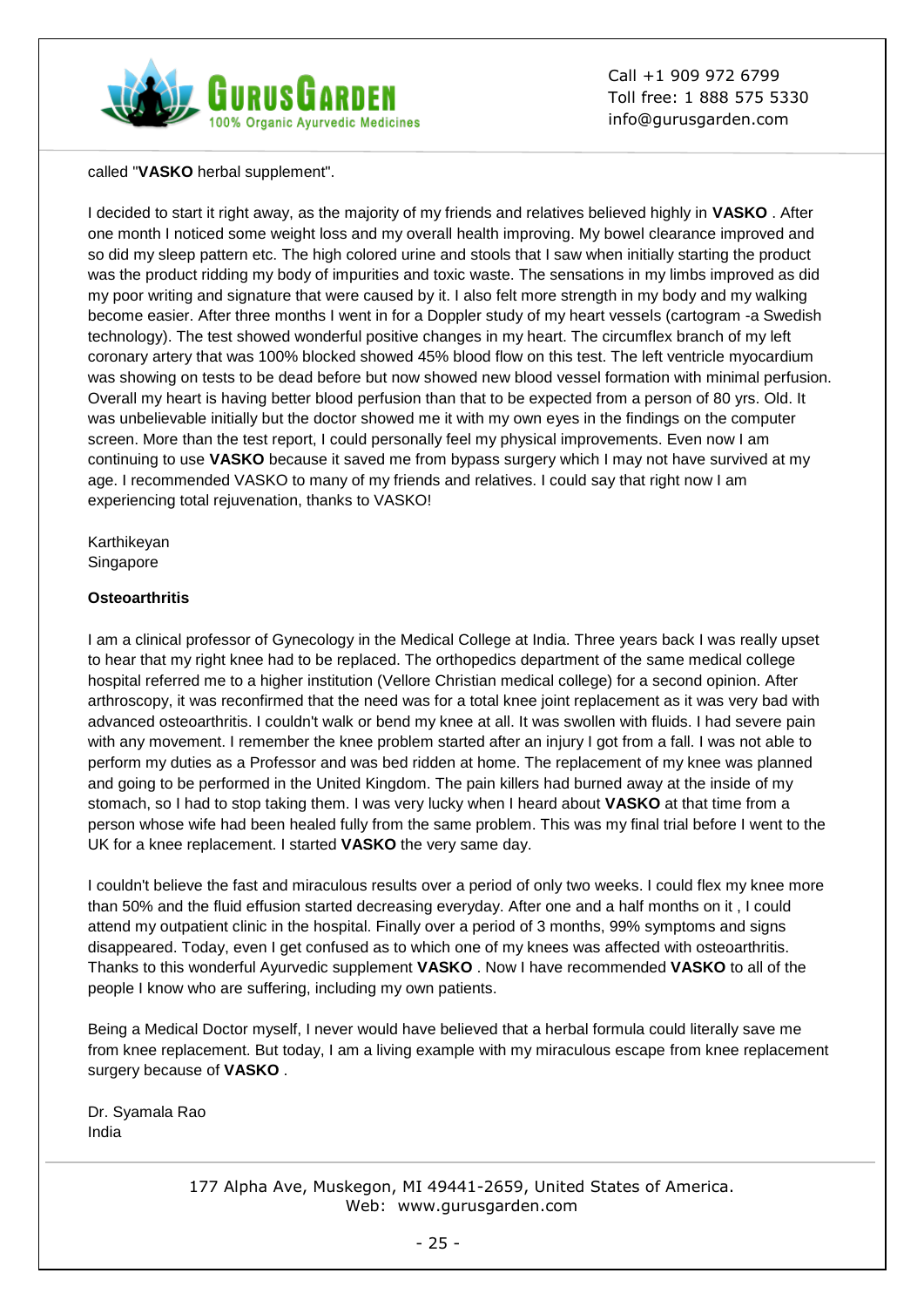

# **HEALING CRISIS**



The healing crisis is a process in which the body undergoes an intense period of cleansing and rebuilding. It is called a "healing" crisis because the body is healing and becoming stronger. It is referred to as a "crisis" because the symptoms can be dramatic and rather unpleasant during the early time. Because the healing crisis is accompanied by unpleasant symptoms it is often mistaken as an increase in the sickness. Common symptoms include nausea, diarrhea, sinus congestion, muscle aches and pains, headache and fatigue. The crisis generally lusts only a few days. In reality, it is just the opposite. It is a process in which the body is overcoming ill health and becoming healthier and stronger.

- 1. The existing symptoms like joint pain, spasm and swelling of the joints may aggravate mildly on starting **VASKO** . Such symptoms are considered to be a positive sign of improving the problems. Some cases a slight joint pain may occur even you didn't have an existing joint pain. These symptoms will gradually disappear within a few days. It is advisable to take complete rest for a few days if this happens.
- 2. Similarly unexplained tiredness on the initial period is possible in selective cases. While taking **VASKO**, it releases lots of toxins from the cells into the system. This is also a part of healing crisis. **Take optimum water to enhance elimination of these released toxins from your body and take rest for few days.**
- 3. Optimum physical rest is always necessary while you're on **VASKO**. This will enhance regeneration and development of the new tissues for regaining original architecture of the damaged parts / either joint / cardiovascular system.
- 4. **VASKO** is a time tested herbal food supplement. There are no significant allergies or side effects noticed using **VASKO**. However, the ingredients in **VASKO** can affect Pituitary Gland, Pineal Gland and Thyroid Gland in your body. Therefore, people suffering from Atrial Fibrillation should take very small dosage. (One pill in the night)
- 5. Some cases you may not physically feel any of the above healing crises at all. But after few weeks of taking **VASKO**, you will notice a light feeling and less strain in your eyes. **VASKO** will burn the fat and unblock even from the micro vascular system in your body that result in improved tissue blood perfusion. As the body fat is selectively burnt than the glucose fuel, more energy is released. (One gm. glucose release 4.5 calories whereas 1 gm fat give 9 calories)